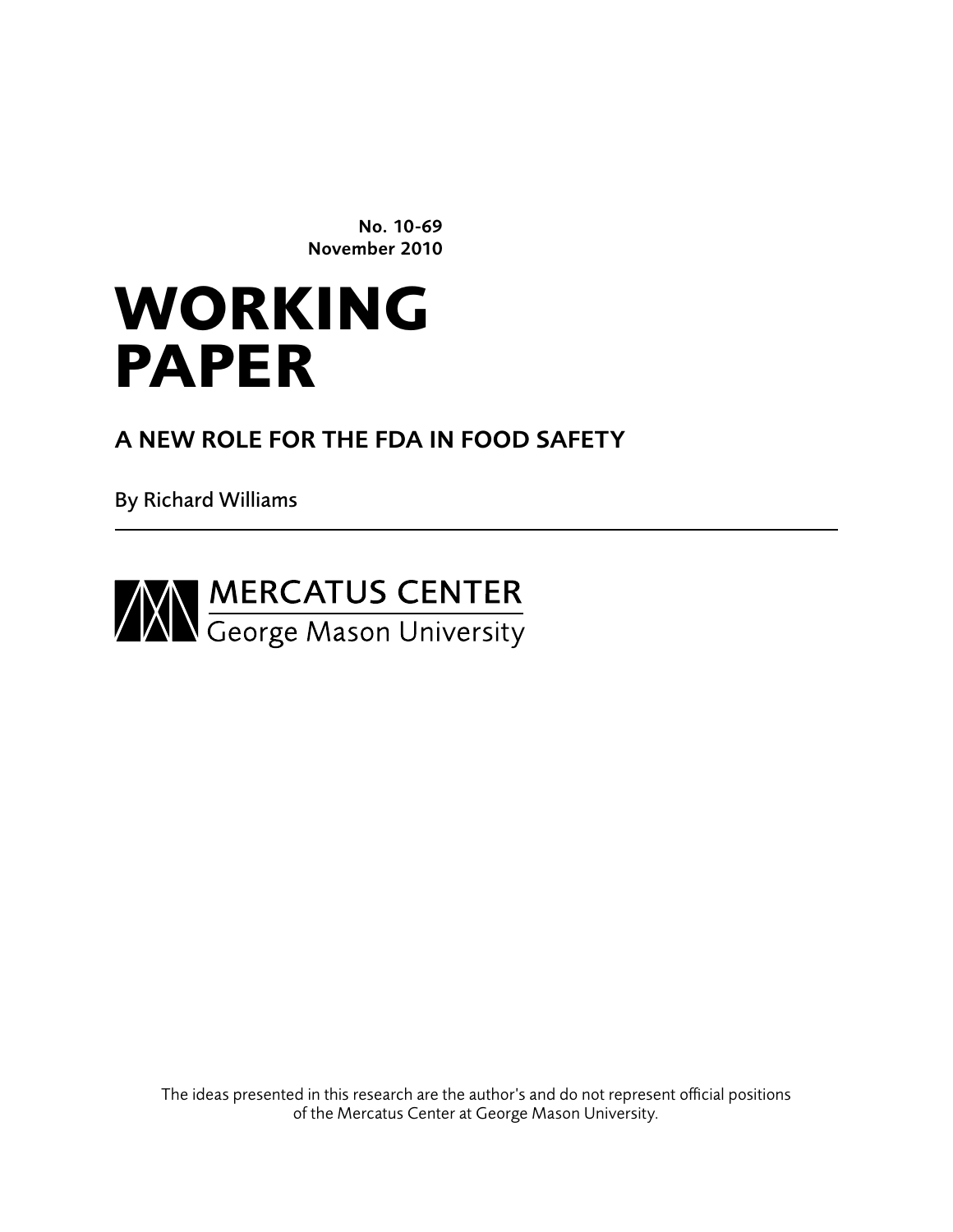# **A New Role for the FDA in Food Safety<sup>1</sup>**

#### **I. Introduction**

 $\overline{\phantom{a}}$ 

On March 14, 2009, President Obama remarked, "There are certain things that only a government can do. And one of those is ensuring that the foods we eat are safe and don't cause us harm."<sup>2</sup> This is a widespread opinion and has been the prevailing opinion for over 100 years. Beginning in the 1870s and '80s, there were multiple bills in Congress to get the federal government heavily involved in food safety to effect—as one writer put it—a "dramatic expansion of the federal government's role in promoting the health and safety of American consumers."<sup>3</sup> At the time, many of problems associated with food safety could be readily classified as a market failure. Pathogenic contamination was rampant, from insanitary plants and poor processing, and there were many compounds added to food that had no business in anyone's diet. There was generally no judicial remedy as there was almost no way to trace harm to offending products. The government's role in protecting consumers from risk has increased steadily right through today and, initially, the creation of the FDA saw some early successes in this area.

Yet early successes inevitably have given way to increasing stagnation and inefficiency. At the FDA, institutional arteries defined by informal relationships with stakeholders have hardened, and the supply of readily available science and technological solutions for obvious problems have been replaced by greater uncertainty and inefficiency. The FDA has continued to use the same tools as it did over 100 years ago to try and make food safer but, eventually, it will become obvious to even the most dedicated supporters of food-safety regulation that we cannot make food safer by continuing centuries-old practices. In order to reduce risk, the FDA must take on a new role.

But virtually all recent efforts to make food safer have been headed in the direction of giving the FDA more resources and more authority to continue in the same direction exercising greater control over industry. The FDA has offered a new plan issued under the Bush administration in their "Food Protection Plan: An Integrated Strategy for Protecting the Nation's Food Supply."<sup>4</sup> This plan is composed of three core elements: prevention, intervention, and response. Central to the plan is an attempt to address the GAO's criticism of the lack of coordination between federal, state, and industry partners.<sup>5</sup> Such coordination, coupled with risk-based inspections, would in principle allow the FDA to operate more effectively without having full responsibility for all

http://www.nap.edu/openbook.php?record\_id=12892&page=419.

 $^1$  Although all errors are mine, I would like to thank Dan Claybaugh for his help in producing this paper as well as Kevin Rollins and Bob Scharff.

 $^{2}$  Barack Obama, "Weekly Address: Reversing a Troubling Trend in Food Safety," March 14, 2009. http://www.whitehouse.gov/blog/09/03/14/Food-Safety/.

<sup>&</sup>lt;sup>3</sup>Anthony Gaughan and Peter Barton Hutt, "Harvey Wiley, Theodore Roosevelt, and the Federal Regulation of Food and Drugs," Harvard Law School, Winter 2004, p.3. http://leda.law.harvard.edu/leda/data/654/Gaughan.pdf.

<sup>4</sup> Department of Health and Human Services and Food and Drug Administration, *FDA Food Protection Plan: An Integrated Strategy for Protecting the Nation's Food Supply*, November 2007,

<sup>&</sup>lt;sup>5</sup> GAO, Federal Oversight of Food Safety: FDA's Food Protection Plan Proposes Positive First Steps, but Capacity to Carry Them Out Is Critical, January 29, 2008.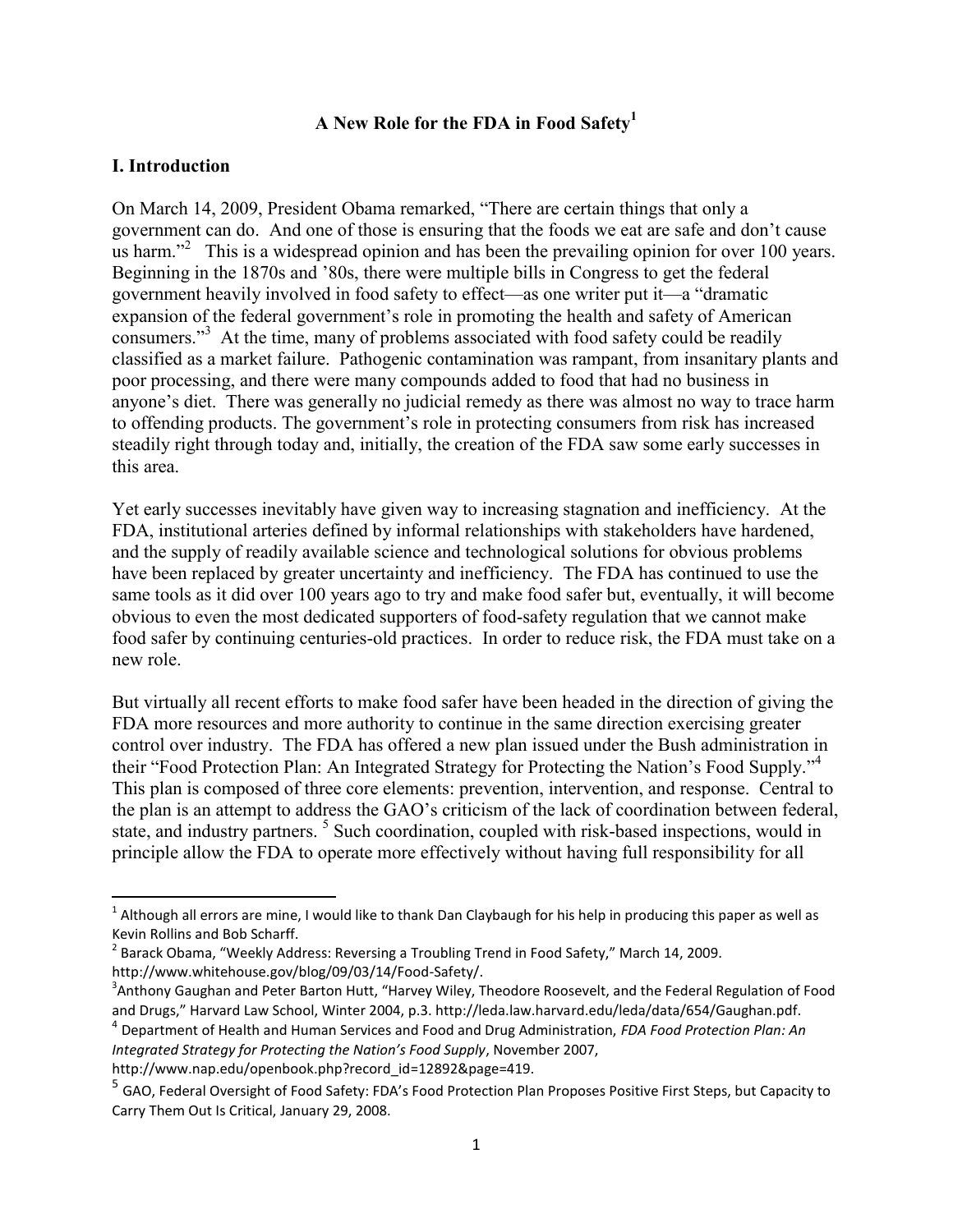enforcement activities. A more elaborate version than the FDA's plan is offered in a report entitled, Stronger Partnerships for Safer Food: An Agenda for Strengthening State and Local Roles in the Nation's Food Safety System."<sup>6</sup> Both of these documents suggest that a greater role is necessary at all government levels for food safety, with a primary emphasis on the central role of the federal government. But the history of the FDA suggests that this is the wrong direction. This discussion will begin with the early history of successes that the FDA enjoyed with early regulations. Next, there will be a discussion of how early successes evolved into diminishing regulatory effectiveness. Following that there will be a discussion of the complex world that the FDA now tries to regulate and inspect and what the modern approach has been to try and deal with this universe. Finally, there will be a discussion of new directions that are likely to be more effective at reducing food-borne disease.

# **II. Early History**

The beginnings of federal involvement with food safety began with a writer who set out to write an exposé of the working conditions in meat packing plants. In his 1906 novel *The Jungle*, Upton Sinclair horrified Americans as they were told that rats were running freely over meat and, among other unknown items, ended up being part of the meat.<sup>7</sup> Sinclair sought to bring about a socialist reform to the nation by using food safety as the vehicle. "For Sinclair, food safety was barely an afterthought for the author.<sup>58</sup> The work was first published as a serial in 1905 and reprinted as a novel in 1906 and was responsible primarily for the Meat Inspection Act. At the same time that the novel was being published, Harvey Wiley, a food reformer, was publishing his first paper on adulteration using glucose.<sup>9</sup> Wiley worked in the Chemistry Division of the USDA and from that position began to advocate for government regulation to prevent food adulteration. Both Wiley and Sinclair were arguing that the federal government needed to solve fairly obvious problems, including "questionable ingredients or additives in food" and cleaning up filthy plants.<sup>10</sup>

The third player was the most important one, Teddy Roosevelt, who despised both Sinclair and Wiley. He considered Sinclair a "crackpot" and did not want to align himself with Sinclair, who was a known socialist.<sup>11</sup> Roosevelt, although favoring regulation as giving a "square deal" to common man, equally disliked the publicity-seeking Wiley. At the USDA, Wiley was forming his now famous "Poison Squad" (a group of volunteers who ate compounds to see if they would make themselves sick) and became so popular with the public that he earned himself a nickname, "Old Borax."<sup>12</sup> Wiley was investigating intentionally added substances that, as evidenced by his

<sup>&</sup>lt;sup>6</sup> Michael R. Taylor and Stephanie David, "Stronger Partnerships for Safer Food: An Agenda for Strengthening State and Local Roles in the Nation's Food Safety System." Department of Health Policy, School of Public Health and Health Services, George Washington University, http://www.scribd.com/doc/14519426/Stronger-Partnerships-for-Safer-Food-Report-by-Michael-R-Taylor-and-Stephanie-D-David.

<sup>7</sup> Upton Sinclair, *The Jungle* (New York: Doubleday, Page and Company, 1906).

<sup>8</sup> http://www.kirjasto.sci.fi/sinclair.htm

<sup>&</sup>lt;sup>9</sup> Gaughan, 4.

 $10$  The President's Council on Food Safety comment before the Subcommittee on Oversight of Government Management, Restructuring and the District of Columbia, Senate Committee on Governmental Affairs, August 4, 1999. http://www.fda.gov/NewsEvents/Testimony/ucm115043.htm

 $11$  http://en.wikipedia.org/wiki/The Jungle

 $12$  Gaughan, 9.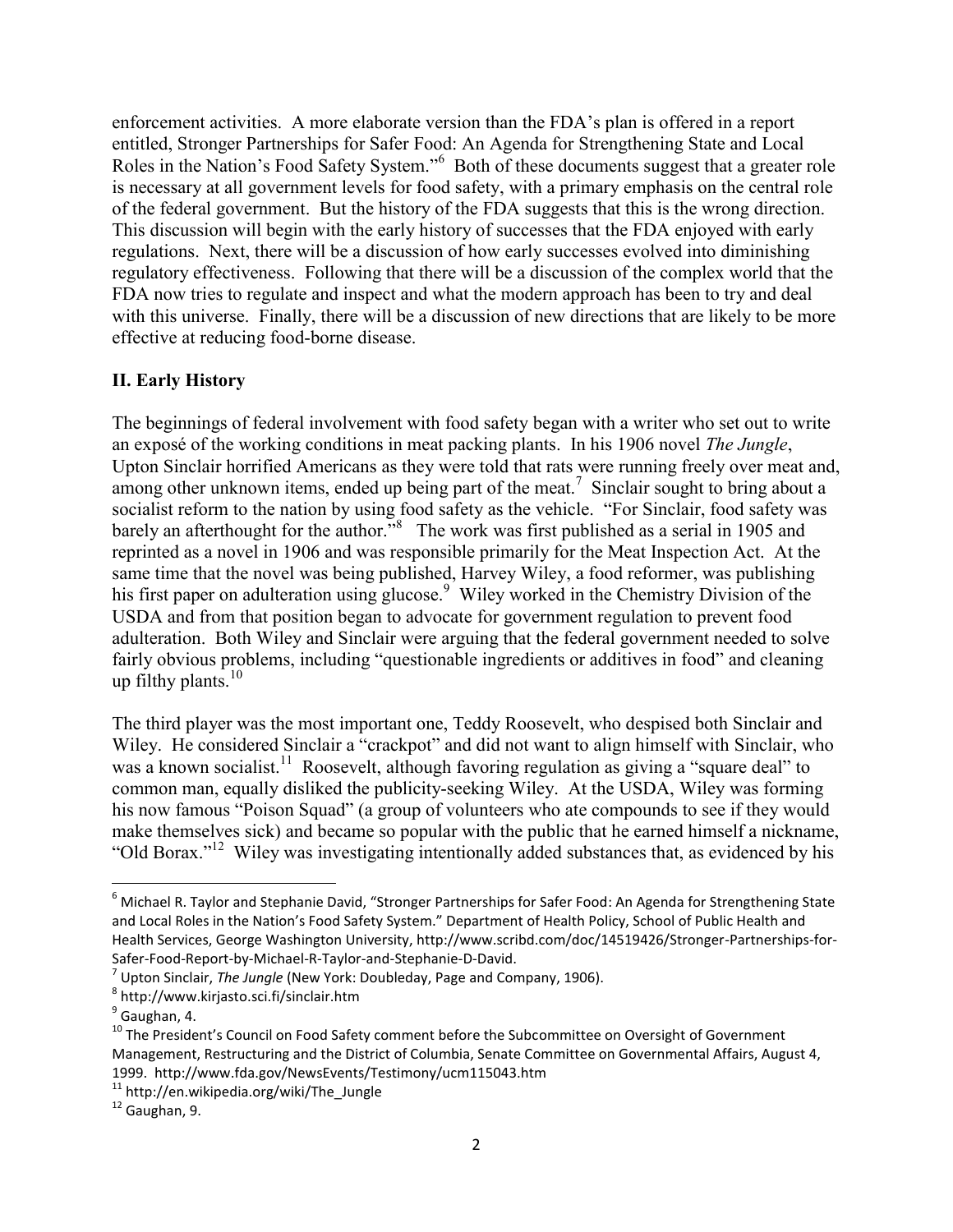poison squad, made people sick. These substances were both fillers (sawdust) and compounds that might disguise spoilage. For example, lead salts were added to candy and cheese, textile inks were used as coloring agents, brick dust was added to cocoa, and copper salts were added to peas and pickles.<sup>13</sup> Even prior to Wiley, Frederick Accum wrote the *Treatise on the Adulteration of Food* which began to uncover some of these practices in 1820.<sup>14</sup> Although Roosevelt was disinclined to intervene in the affairs of business, he became convinced by the reports from both Wiley and Sinclair and ended up supporting the Pure Food and Drug Act of 1906. It was this act that formed the Food and Drug Administration and Harvey Wiley was made its first director.

The formation of a new regulatory body is typically the result of a perceived crisis (that at least part of the time has real consequences) that is nurtured by both media and reformers. In the case of food safety, there had been previous attempts to establish a food safety bureau but it was *The Jungle* that put it over the top. Opposition to new laws was ultimately overcome by public fervor and the fact that Roosevelt's own agents inspected the conditions at meat packing plants.

Once in place, it was relatively easy for the FDA to address intentional neglect, (e.g., failure to control for obviously visible rats) and intentional poor production practices (such as adding in compounds that do not belong in food). Of at least as much consequence, there had been an enormous breakthrough in food-safety science in the latter part of the 19th century. While a number of scientists deserve credit, it was Louis Pasteur who put forth the theory that bacteria could make people sick. German scientist Robert Koch went on to show how microorganisms in a sick animal can be cultivated and injected in a well animal that makes the animal sick.<sup>15</sup> With the science in hand, Pasteur went on in 1864 to show that heat killed these microorganisms as a way to improve wine. This key finding ultimately led to a law for the FDA, the Grade A Pasteurized Milk Ordinance (PMO) in 1923 which requires, among other things, that milk sold interstate be pasteurized.<sup>16</sup> Arguably, this enduring law and the regulations that implemented it are one of the huge accomplishments of the early Food and Drug Administration. It wasn't necessarily easy, there were many arguments about the merits of pasteurization despite the fact that raw milk accounted for up to 25 percent of all food- and water-borne illnesses before pasteurization became common.<sup>17</sup> At the time, some thought that thunderstorms were the cause of milk spoiling; others thought pasteurization might induce scurvy.<sup>18</sup> One could argue that these same types of forces have aligned more recently to battle against irradiation and genetically

<sup>&</sup>lt;sup>13</sup> Food History, "History of Food Safety," http://www.world-foodhistory.com/2009/02/history-of-foodsafety.html.

<sup>&</sup>lt;sup>14</sup> John D. Floros et al., "Feeding the World Today and Tomorrow: The Importance of Food Science and Technology," *Comprehensive Reviews in Food Science and Food Safety* 9, no. 5 (2010): 7.

<sup>15</sup> CliffsNotes.com, *A Brief History of Microbiology*. September 13, 2010,

http://www.cliffsnotes.com/study\_guide/topicArticleId-8524,articleId-8406.html.

<sup>&</sup>lt;sup>16</sup> Cornell University, "Heat Treatments and Pasteurization,"

http://www.milkfacts.info/Milk%20Processing/Heat%20Treatments%20and%20Pasteurization.htm.

<sup>17</sup> Sally Fallon and Thomas Cowan, "Fight the Pasteurization Myth," *Alive*,

http://www.alive.com/371a1a2.php?subject\_bread\_cramb=455. See also, Nickel K. Gall, "The Milk Wars – 'Raw' or Pasteurized," *Food CEO*, June 8, 2010, http://foodceo.com/articles/2010/08/the-milk-wars-raw-or-pasteurized/.

<sup>18</sup> Joseph H. Hotchkiss, "Lambasting Louis, Lessons from Pasteurization," in *Genetically Modified Food and the Consumer*, ed. Allan Eaglesham, Steven G. Pueppke, and Ralph W.F. Hardy, (Ithaca, NY: National Agricultural Biotechnology Council, 2001).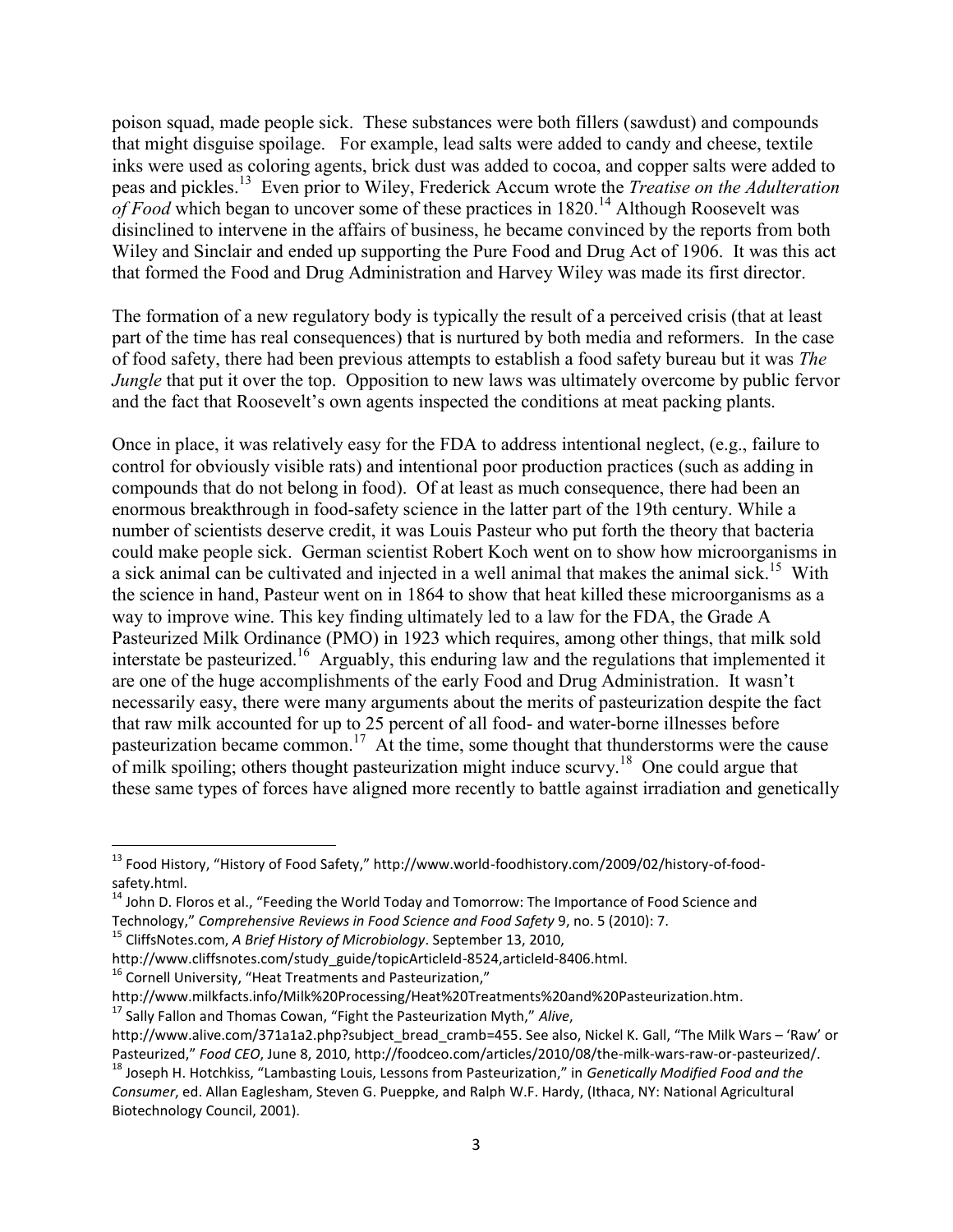modified foods.<sup>19</sup> The discovery of pathogenic bacteria and heating foods to kill them was a giant leap forward for food safety.

The founding of the FDA and its early successes were based on a food production system that the public found "intolerable" and at least one key scientific discovery. In fact, this new technology drives most of the successful regulation by the Food and Drug Administration. As Bernstein put it over 50 years ago, "The agency of regulation is created at the peak of organized fervor for reform."<sup>20</sup> Similarly, one could argue that it was Rachael Carson's *Silent Spring* that created a widespread perception of an endangered environment that which led President Nixon to create the Environmental Protection Agency (out of the Ash Council) in 1970.<sup>21</sup>

Food-safety problems continued to plague the United States. During the Spanish and American War, canning was done so poorly that, although 379 soldiers died in combat, more than 1,000 died from spoiled canned meat.<sup>22</sup> Between 1906 and 196,3 there were 219 cases of botulism from commercial foods.<sup>23</sup> In 1971, the Bon Vivant Soup company recalled 6,444 cans of vichyssoise soup, although ultimately only five cans of soup were found to contain botulinum toxin.<sup>24</sup> Nevertheless, this event led to another effective food-safety regulation: the low-acid canned-food processing regulations in 1973 that ensured that these foods are adequately heated  $(i.e.,$  pasteurized) to kill pathogens.<sup>25</sup> Since then, the risk from low-acid canned foods, particularly commercially packed cans, is low enough that it is not considered a significant foodsafety problem.<sup>26</sup>

Although helpful at the time they were promulgated, good manufacturing practices (GMPs), which established baseline practices for safe food processing, are now somewhat antiquated. Modern-day food manufacturers have much more sophisticated processing procedures and, in fact, have begun to design and use equipment that is less likely to harbor pathogens that may be a key method to reduce exposure to pathogens. There is no regulation requiring such innovation, however.

l

 $19$ M.T. Osterholm and M.E. Potter, "Irradiation Pasteurization of Solid Foods: Taking Food Safety to the Next Level," *Emerging Infectious Disease* 3, no. 4 (1997).

<sup>20</sup>Marver H. Bernstein, *Regulating Business by Independent Commission* (Princeton, New Jersey: Princeton University Press), 76.

<sup>21</sup> Environmental Protection Agency, *Douglas M. Costle: Oral History Interview*, January 2001, http://epa.gov/history/publications/print/costle.htm.

<sup>22</sup> Food-Safety-and-You.com, "History of Food Safety: A Commentary," http://www.food-safety-andyou.com/HistoryofFoodSafety.html.

<sup>23</sup> Karen P. Penner, "*Clostridium Botulinum* and Foodborne Illness," Fadi Aramouni and Karen Blakeslee MF-2171 Kansas State [http://www.ksre.ksu.edu/library/fntr2/mf2171.pdf.](http://www.ksre.ksu.edu/library/fntr2/mf2171.pdf)

<sup>24</sup> Wikipedia contributors, "Botulism," *Wikipedia, The Free Encyclopedia*, http:// http://en.wikipedia.org/wiki/Botulism (accessed June 8, 2010).

<sup>25</sup> Wikipedia contributors, "Botulism," *Wikipedia, The Free Encyclopedia*, http://

http://en.wikipedia.org/wiki/Botulism (accessed June 8, 2010).

<sup>26</sup>William Sperber, "Testing: Shifting the Emphasis from Product Testing to Process Testing, *Food Safety Magazine*, April/May 2010.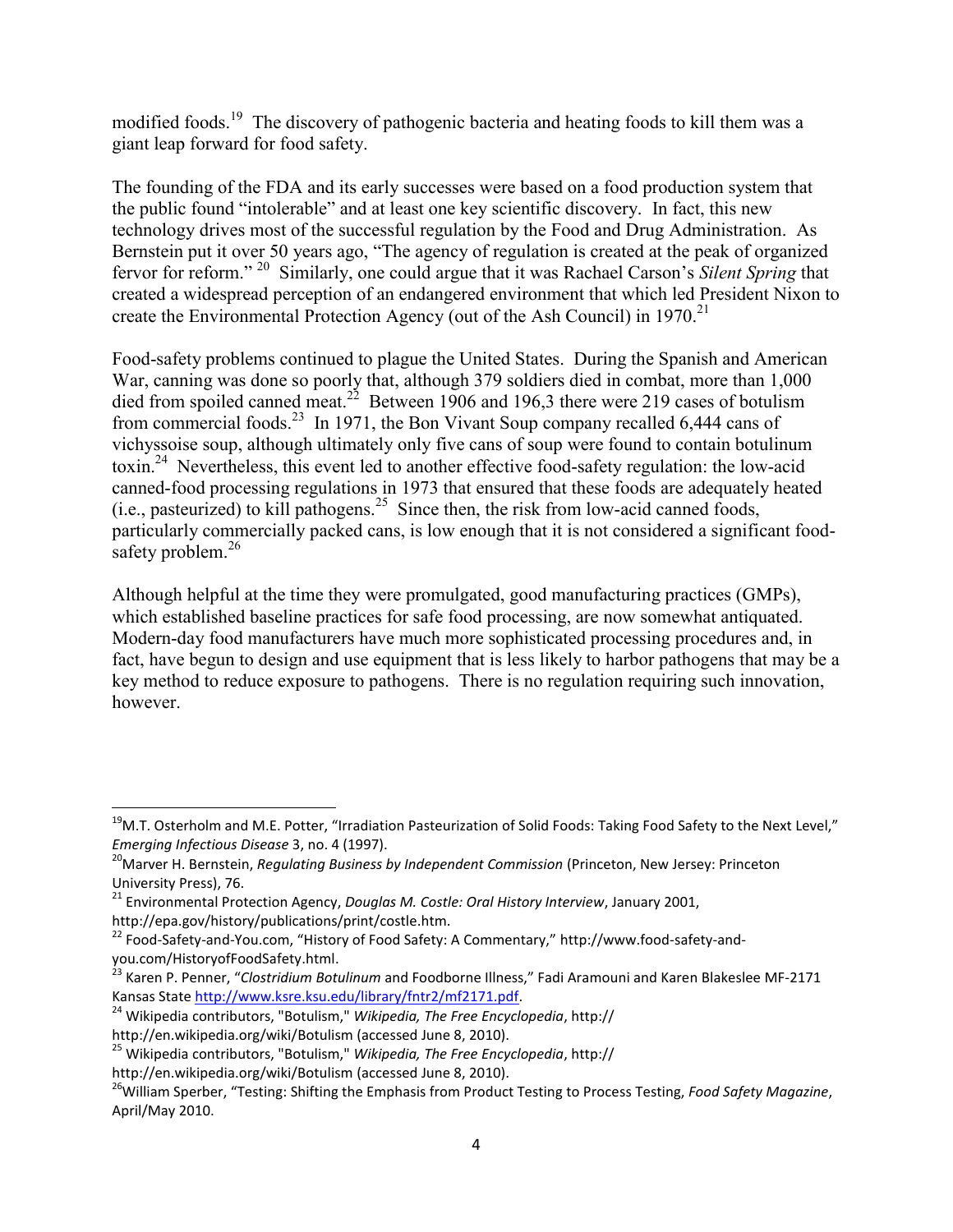#### **III. Diminishing Regulatory Effectiveness**

The discovery of filthy, pest-ridden food facilities, intentional addition of obviously harmful substances, and a miraculous cure for recently discovered harmful pathogens were all contributors to early risk-reduction success at the FDA. Over time, however, the FDA has suffered from what might be termed "diminishing regulatory effectiveness." That is, over time, the FDA has continued to promulgate many new regulations of food processing without any noticeable decrease in food-safety risk. The causes of the FDA's inability to succeed fall into three categories: organizational, institutional, and scientific. The first issue is the general organizational decline that we expect to see in any organization when they age. A general rule for organizations and governments was expressed by Ridley, "Empires, indeed governments generally, tend to be good things at first and bad things the longer they last."<sup>27</sup> More specific to regulatory agencies (as opposed to private firms), "The static quality of regulation and the inertia and apathy that gradually overtake the regulatory process contrast sharply with the dynamic development of industry and technology and the productive ingenuity of American industrial enterprise."<sup>28</sup>

Even private firms eventually develop "organizational senility and rigidity."<sup>29</sup> In fact," only a tiny percentage of firms ever reach 40 years, probably less than 0.1 percent."<sup>30</sup> Because they become inefficient, competition drives them out of business. At 104 years old and without any competitive pressure, is it possible that the FDA remains an "efficient" organization?

Institutionally, the FDA has developed a set of informal relationships with both the regulated industry and food activists that create a system of political rewards that has little to do with food safety. Over time, the bureaucratization starts to operate and regulation becomes less and less efficient over time."<sup>31</sup> Regulatory agencies create institutions that tend to favor narrow constituencies such as command-and-control regulations.<sup>32</sup> This system of "rent seeking" not only pushes the FDA away from solving food-safety problems, it also generate certain types of regulations, primarily those that require specific actions (command and control) that tends to reward rent-seeking firms, and these types of regulations are also favored by food-safety activists. There is a vast literature on how agencies become captured, first by industry and, in some cases, by the combination of industry and public-advocacy groups. This combination produces the famous "bootleggers and Baptists" situation.  $33$  In a sense, it was this combination that produced the 1938 Food, Drug, and Cosmetic Act that created food standards that benefited both incumbent firms by reducing competition for quality, and consumer groups, by keeping

 $\overline{a}$ 

<sup>27</sup> Matt Ridley, *The Rational Optimist: How Prosperity Evolves* (New York: Harper Collins, 2010), 182.

<sup>&</sup>lt;sup>28</sup> Berstein, p. 100.

<sup>&</sup>lt;sup>29</sup> C.I. Stubbart and M.B. Knight, "The Cast of the Disappearing Firms: Empirical Evidence and Implications," Journal of Organizational Behavior, 7 2006, p. 88.

<sup>&</sup>lt;sup>30</sup> Horvath, Schivardi and Waswaste, p.91.

<sup>31</sup>David Martimort, "The Life Cycle of Regulatory Agencies: Dynamic Capture and Transactions Costs," *The Review of Economic Studies* 66, no. 4 (1999): 932.

 $32$  Bruce Yandle, "Rethinking Protection of Competition and Competitors, in 21<sup>st</sup> Century Regulation: Discovering Better Solutions for Enduring Problems, Mercatus Center at George Mason University, January 2009, pp 55-67. <sup>33</sup>Bruce Yandle, "Bootleggers and Baptists: The Education of a Regulatory Economist," *Regulation* 7, no. 3 (1983): 12-16.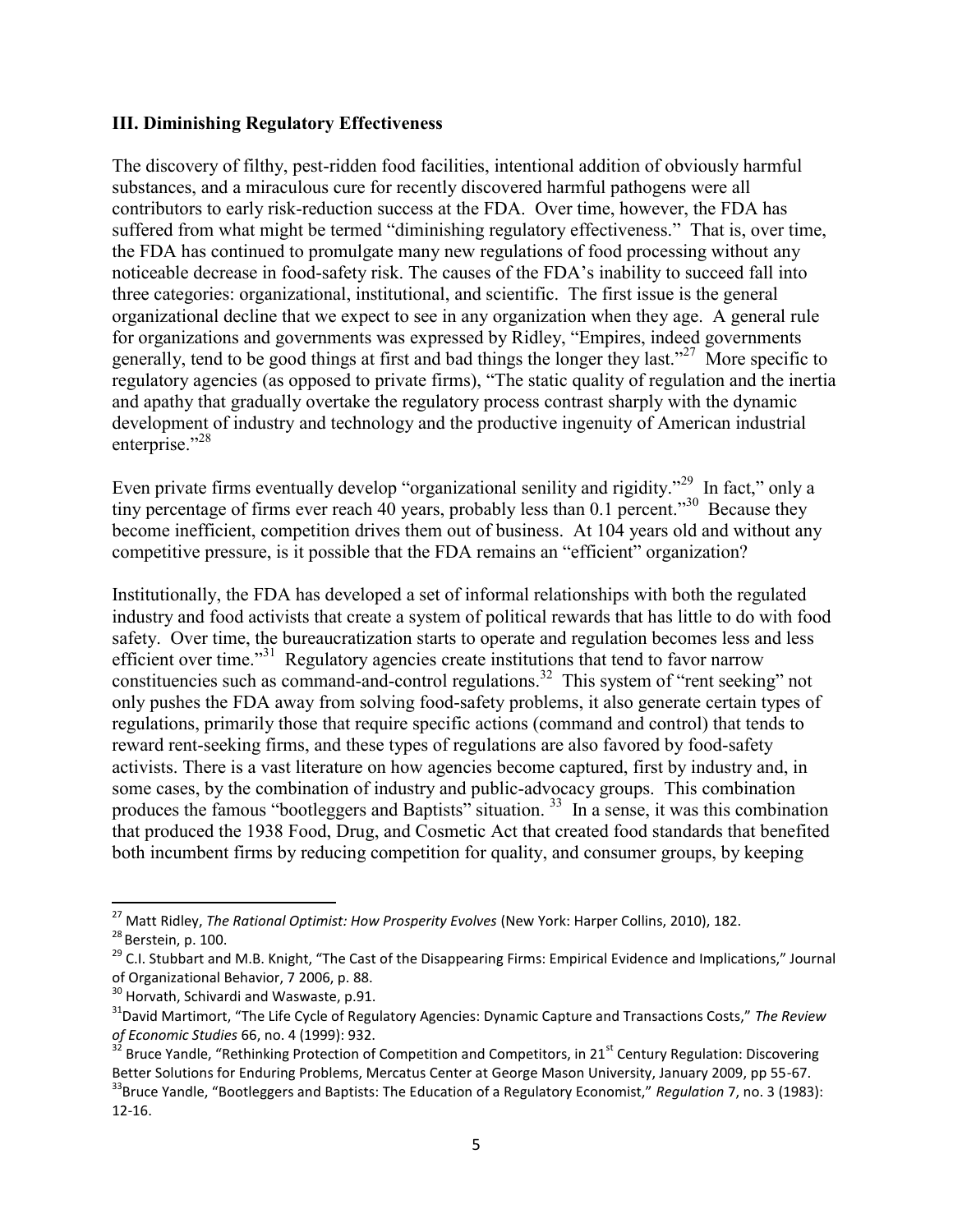foods produced "like mother used to make."<sup>34</sup> Even Harvey Wiley noted, "It is hardly necessary to add that all the conferences, indulgences, and collaborations with vested interests which thereafter were resorted to as a means of defeating the purpose of the law have effectively nullified the efficiency of the standards originally established."<sup>35</sup> Over time, it became clear that food standards were ensuring that the original recipes (which prescribed minimum fat levels) were not necessarily the healthiest.

To continue to use the FDA to their advantage, the food industry, particularly larger firms, has become better organized to obtain regulations that help them competitively. In fact, the food industry regularly lobbies Congress to give more funding and more authority to the FDA. The FDA is rewarded by becoming larger and more powerful. The organizational problem these institutional arrangements present is that solving problems now becomes secondary to the system of seeking and granting rewards. For industry, more regulation is favored if it benefits incumbents, particularly large incumbent firms that restrict entry. Regulation can serve to reduce product differentiation competition as well as raising smaller rival's costs.<sup>36</sup> This kind of rent seeking tends to increase over time as there appear to be increasing returns because, for example: 1) there are fixed cost of setting up rent seeking systems, and 2) offense creates a defense.<sup>37</sup> Of course, it also serves to keep out those who choose to sell substandard products which can cause consumers to lose confidence in entire classes of products.

Finally, we have the science problem which is that, without new scientific breakthroughs, solutions become more difficult.

The discovery of the germ theory coupled with the innovation of pasteurization had the ability to make huge inroads in food-borne disease. It was fairly obvious that requiring filthy, pest-ridden plants be cleaned and that the intentional addition of known poisons should be prohibited. Both the problems and the solutions were fairly homogeneous across the industry so that broadly applied regulations work. In other cases, where there were specific problems, it was fairly obvious whom to target and fairly easy to spell out those targets in a rule. This was certainly the state of food safety and the FDA in the first 50 or so years.

To some extent, absent emerging risks, this pattern of easy problems to solve for a newly created organization is consistent with trying to reduce smaller and smaller risks. As smaller and smaller risks are addressed, the marginal costs of action increase and marginal benefits decrease. In some cases, the knowledge of what the actual risk is becomes less certain so that the likelihood of having a positive effect is decreasing. In addition, as we decrease these small risks, other risks may be increasing (risk/risk trade-offs) so that it is possible that net risk is increasing.<sup>38</sup> If, as argued here, the FDA addressed the biggest, most-obvious problems first, the remaining

 $34$ Richard A. Merrill and Earlyi Collier, "Like Mother used to Make: an Analysis of FDA Food Standards of Identity," *Columbia Law Review* 74 (1974): 561.

<sup>&</sup>lt;sup>35</sup> Wilev, Harvey M., The History of a Crime Against the Food Law, Harvey Wiley, MD. Publisher, Chapter 3, 1929. <sup>36</sup>Stephen Salop, "Raising Rivals Costs," American Economic Review 73, no. 2 (1983): 267-71.

<sup>37</sup>Kevin M. Murphey et al., "Why is Rent-Seeking so Costly to Growth?" *American Economic Review* 83, no. 2 (1993): 409.

<sup>&</sup>lt;sup>38</sup>Richard A. Williams and Kimberly M. Thompson, "Integrated Analysis: Combining Risk And Economic Assessments While Preserving the Separation of Powers," *Risk Analysis* 24, no. 6 (2004).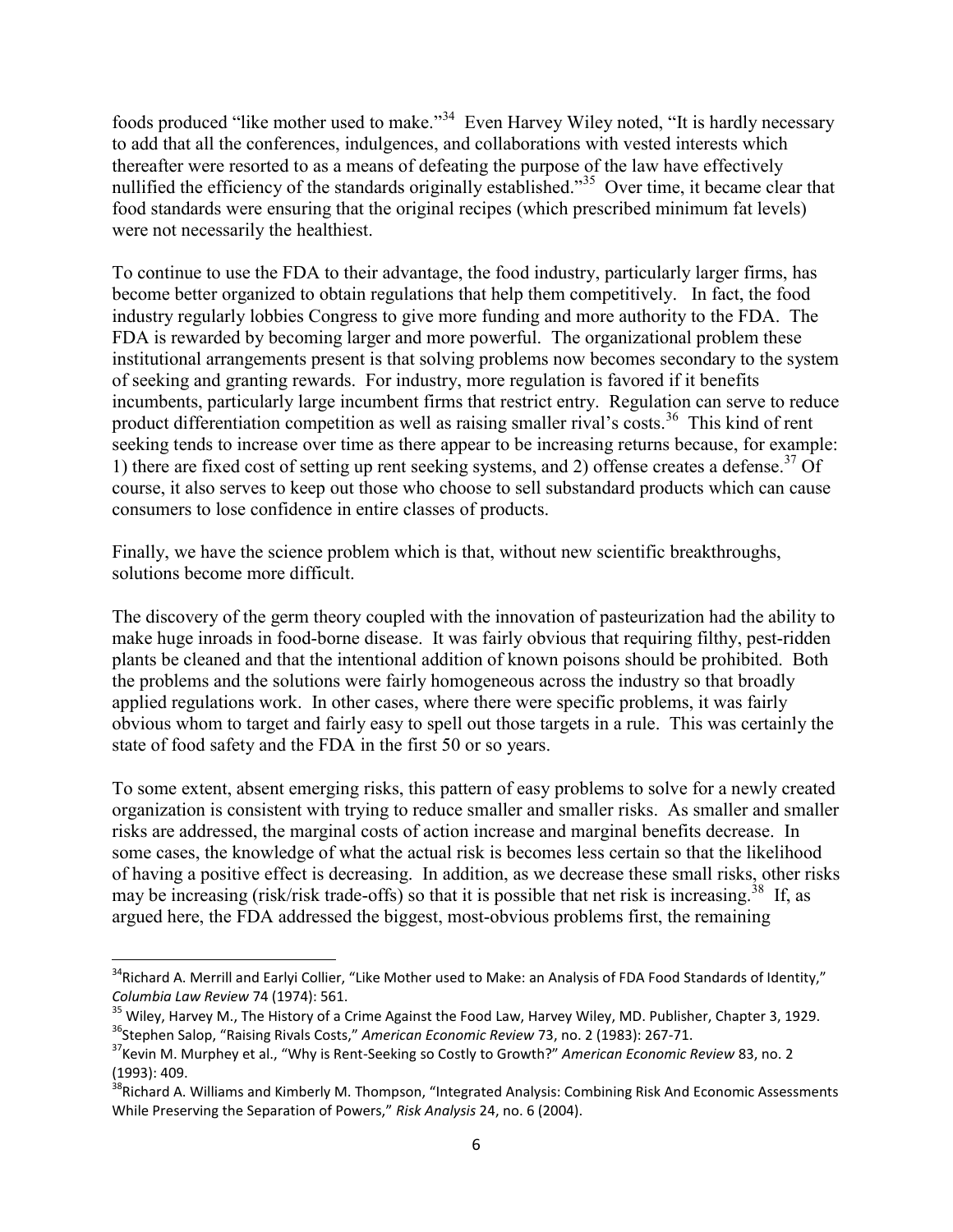problems are going to necessarily be some combination of smaller and/or less-certain risks and without inexpensive, effective solutions.

Without new science or easy problems to solve, the FDA's approach to food safety in the last 30 years can be characterized as the FDA asserting its control over how food is processed. The rules that the FDA produced demonstrate both institutional and scientific issues as well as organizational decline that reflects the inability of the organization to creatively solve foodsafety problems.

The FDA received more funding and began to make a strong push in the 1990s for food safety and three large rules characterized that drive (see table 1).

Table 1: Growth in FDA Funding for Food Safety

| Year | Amount (in thousands) | Center FTEs | <b>Field FTEs</b> | <b>Total FTEs</b> |
|------|-----------------------|-------------|-------------------|-------------------|
| 1997 | \$191,183             | 790         | 1,436             | 2,226             |
| 1998 | \$203,830             | 809         | 1,409             | 2,218             |
| 1999 | \$235,203             | 811         | 1,464             | 2,275             |
| 2000 | \$279,717             | 869         | 1,509             | 2,378             |
| 2001 | \$287,504             | 879         | 1,566             | 2,445             |
| 2002 | \$401,582             | 907         | 1,928             | 2,835             |
| 2003 | \$406,824             | 950         | 2,217             | 3,167             |
| 2004 | \$430,220             | 910         | 2,172             | 3,082             |
| 2005 | \$435,517             | 884         | 2,059             | 2,943             |
| 2006 | \$438,721             | 812         | 1,962             | 2,774             |

Two of the rules in particular were borrowed from an industry creation known as "Hazard Analysis Critical Control Points" (HACCP). The FDA decided to make these process controls mandatory and under the FDA's supervision for the seafood and juice industries. A third rule required extensive Good Manufacturing Practices for the dietary supplement industry.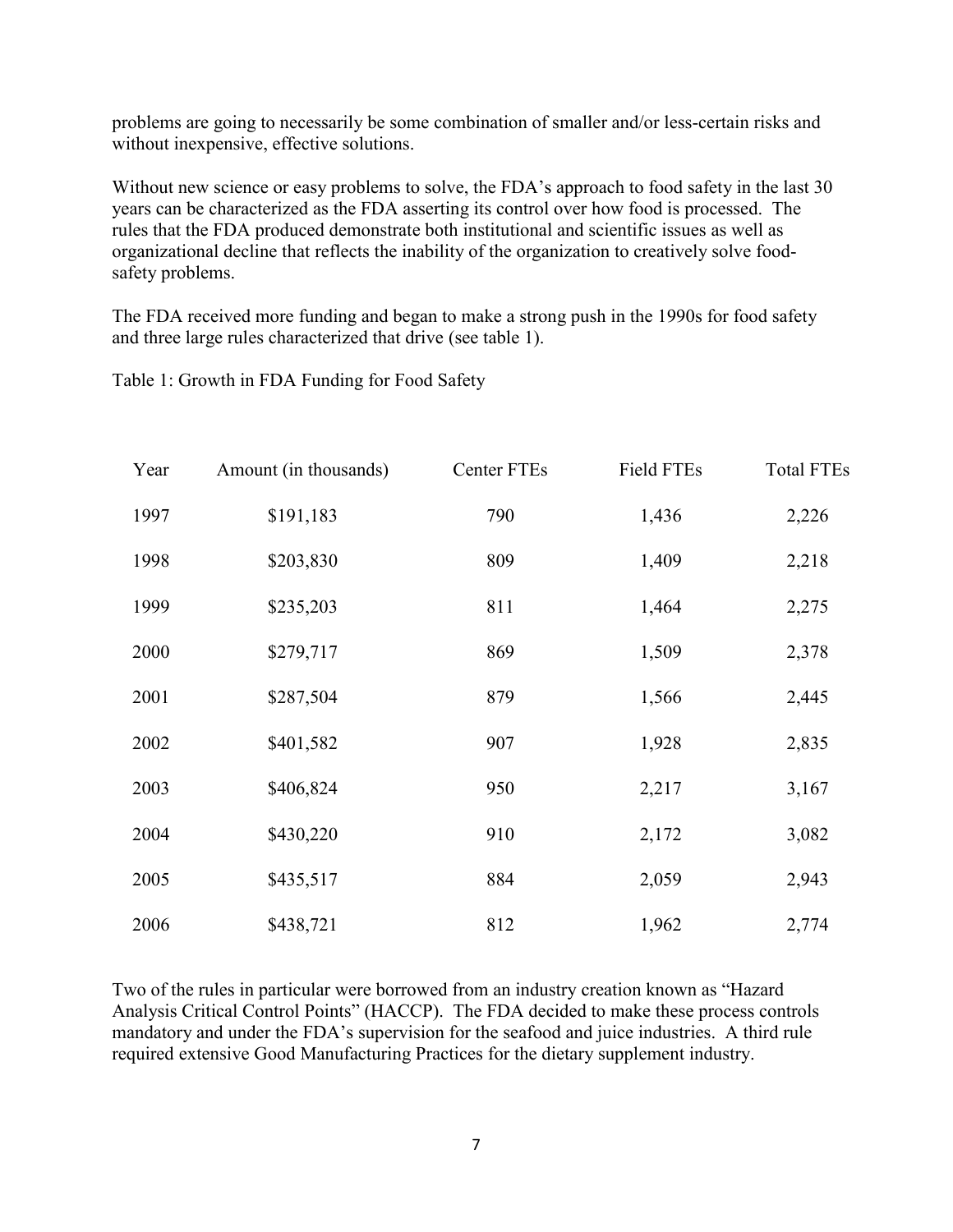Prior to the introduction of first HACCP rule for the seafood industry, Commissioner David Kessler announced in 1993 that "Three years ago, FDA's seafood program was under attack. Since then, FDA's seafood inspections have been stepped up. Now the agency's seafood program is stronger, more vital, and respected for its leadership and innovation. Three years ago, FDA's seafood program was funded \$22.5 million a year. Now it receives \$44 million annually and all program activities have been strengthened."<sup>39</sup> The reason for this announcement was that Congress was considering transferring the seafood program from the FDA to the USDA, a move that the FDA's bureaucracy had to respond to vigorously.

Because of pressure from large seafood exporters who could not export to the European Union without federal oversight, the FDA decided to create a voluntary HACCP oversight program for the seafood industry. However, the FDA quickly came under pressure from those same large processors to make this program mandatory and included small, non-exporting processors. The large fixed costs of HACCP put the smaller processors at a competitive disadvantage (fixed costs are the same for large and small firms, meaning they must paid for by small firms over a smaller sales base). Nevertheless, the FDA dismissed the problem facing small firms: "There are prerequisite sanitation requirements, but no allowance for size of firm because small firms can obtain assistance." <sup>40</sup> The proposed regulation was first published in December 1985 and became effective in 1997. Food-safety activists also pressured FDA as popular polls showed that people believed that seafood was responsible for a great many more illnesses than is actually the case. Testifying to a House committee in 1996, Michael Friedman described the FDA's (HAACP) initiative which had already been embodied in seafood regulation:

HACCP has seven basic steps. It begins with an in depth analysis of potential hazards, followed by identification of points in the processing operation (critical control points) where the failure to control the hazard is likely to result in illness or injury to the consumer. Steps three and four are the establishment of critical limits associated with each identified critical control point and delineation of procedures to monitor the limits. The firm identifies corrective action procedures to be taken when monitoring indicates that a critical limit has been exceeded. Then, an effective recordkeeping system must be in place to document the HACCP system. Finally, the HACCP system should be verified to assure that it is functioning properly. (Friedman  $1996)^{41}$ 

Each step of HACCP is unique to the plant and requires in-depth, plant-specific knowledge. Even farms are unique. A food-safety manager at a California farm said in a tour, "There are unique risks at every farm.<sup>42</sup> As an effective creation by and for the food industry, it is unclear what value the FDA believed it could add by requiring and overseeing it. At best, the FDA can (and did) publicize hazards that individual firms may not know are associated with their particular product. While the FDA has touted the success of its seafood HACCP program, it has had almost a negligible effect on safety. The FDA identified 33,000 illnesses per year directly associated with seafood with most of the serious illnesses associated with the consumption of

l

<sup>&</sup>lt;sup>39</sup> David A. Kessler, "Seafood Safety: The Next Steps" (speech, National Fisheries Institute Annual Convention, Washington, DC, November 4, 1993), http://www.fda.gov/NewsEvents/Speeches/ucm106917.htm.

<sup>40</sup>Phillip C. Spiller "Status of Seafood HACCP," *Food and Drug Law Journal* 52 (1997): 327.

<sup>&</sup>lt;sup>41</sup> House Committee on Agriculture, *Inspection of Seafood Products*, 104<sup>th</sup> Cong., 2<sup>nd</sup> sess., May 22, 1996.

<sup>42</sup> Interview with Fernando Fernandez, Lakeside Organic Gardens, Watsonville, CA, 9/27/2010.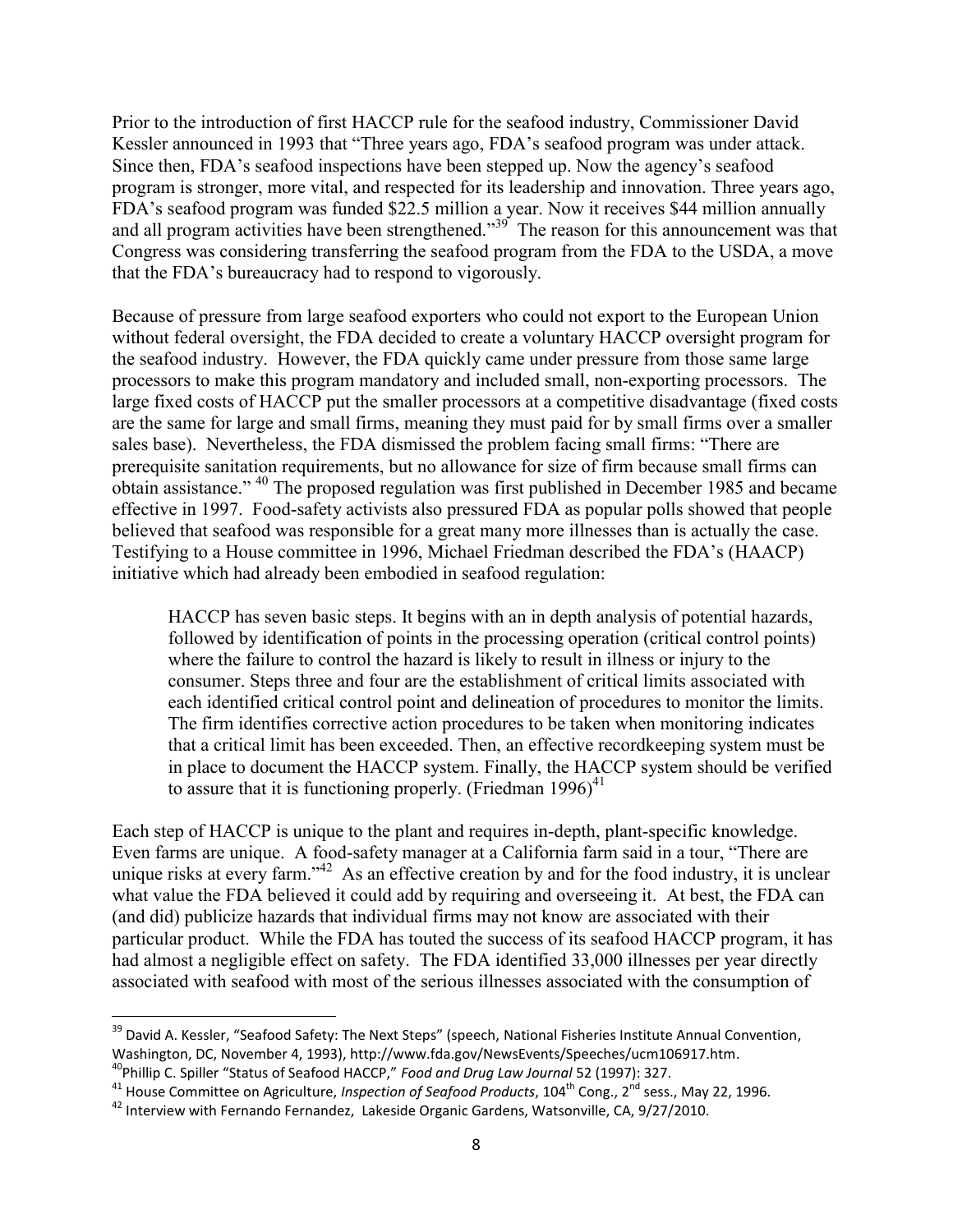raw shellfish.<sup>43</sup> The most serious illness associated with seafood, which accounted for about 50 percent of the estimate benefits of the rule, was the pathogen *Vibrio vulnificus*, which is found mainly in raw oysters from the Gulf of Mexico. But reducing those illnesses from consumption of raw shellfish could never have been realized by imposition of a HACCP system. To date there is no evidence in fact that this system has been effective at reducing any illnesses, no matter what the cost.

The key to HACCP is that a company must identify a critical point in processing where a hazard can either be reduced or eliminated. For an oyster that comes out of the water already containing high enough levels of a pathogen to cause illness and then is consumed raw, there simply is no control intervention to reduce the levels. With the exception of icing after harvest, which only reduces the growth of pathogens, there simply is no "control point" to control the problem. Yet the FDA estimated that somehow, magically, that 50 percent of the problem would be solved.<sup>44</sup> The FDA promised in its final rule to revisit the public-health success or lack thereof after implementation but, not surprisingly, has never done this.

In fact, the person credited with first utilizing HACCP while at Pillsbury in the early 1970s, William Sperber, says that HACCP has been "oversold."<sup>45</sup> He argues that, "Despite the widespread use of HACCP in the food industry, many outbreaks of food borne outbreaks still occur. However, these food safety failures are rarely HACCP failures. Rather they are frequently failures of cleaning and sanitation practices or the lack of management awareness and commitment to provide the necessary training and resources."<sup>46</sup>

The FDA went on to mandate a government-inspected HACCP system for raw juice products.<sup>47</sup> In this case, once it became more broadly known that unpasteurized apple and orange juice products were making children sick, primarily due to fecal contamination from apples which had fallen into animal feces, the juice industry began to either pasteurize or cease production entirely.<sup>48</sup> Pasteurization effectively kills the pathogens so that all of the HACCP steps were redundant. Nevertheless, the FDA moved forward with the complex regulation. A look at just a small part of the rule is illustrative of this problem:

Each processor shall have and implement a written HACCP plan whenever a hazard analysis reveals one or more food hazards that are reasonably likely to occur during processing, as described in § 120.7. The HACCP plan shall be developed by an

 $\overline{a}$ 

<sup>&</sup>lt;sup>43</sup> http://www.foodsafety.gov/~Ird/searule2.html (FDA Proposal 1995: Seafood HACCP)

<sup>&</sup>lt;sup>44</sup> FDA used a "panel" of its own scientists to make these determinations without explaining precisely how they would be obtained. See footnote 1, to Table 6A in the Final Regulatory Impact Analysis on page 65185. Food and Drug Administration, Final Rule, "Procedures for the Safe and Sanitary Processing and Importing of Fish

and Fishery Products," *Federal Register* 60, no. 242 (December 1995): 65095-65202.

<sup>45</sup> W.H. Sperber, "HACCP does not work from Farm to Table," *Food Control* 16 (2005): 511-514. <sup>46</sup> Sperber, 513.

<sup>47</sup> Hazard Analysis and Critical Control Point (HACCP) Systems, *Code of Federal Regulations*, title 21, sec. 120.1 (2003), http://edocket.access.gpo.gov/cfr\_2003/aprqtr/pdf/21cfr120.1.pdf.

 $48$  The fact that FDA went out quickly manadating a warning label on raw juice quickly pushed the industry to make these changes.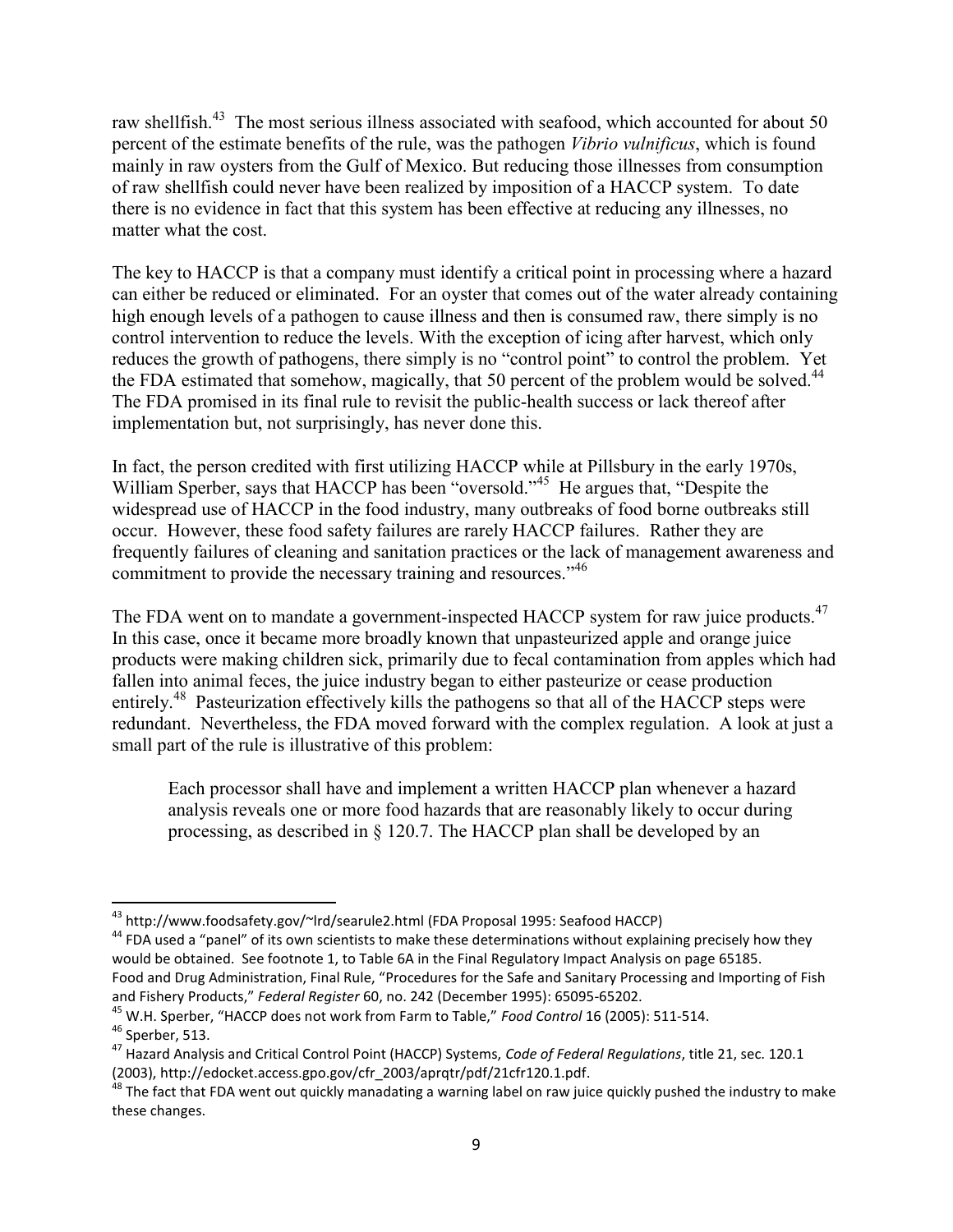individual or individuals who have been trained in accordance with  $\S$  120.13 and shall be subject to the record keeping requirements of  $\delta$  120.12.<sup>49</sup>

When pasteurization easily solves the problem, the reason for going ahead with a complex regulation can only be explained by non-risk related reasons. This explains a problem with many regulations; they are done because an agency has pressures that are not necessarily in line with its organic mission. By the time the juice HACCP regulation was finalized, the problem had already been effectively solved, although food-safety activists continued to push for the rule. In the seafood HACCP case, the FDA was heavily influenced by the large seafood processors as well as food-safety activists to go forward with a rule that could not solve the biggest problem (shellfish).

When mandated by government, HACCP is not a solution; it is government admitting that it does not have a solution to a problem. In the two cases above, there was no new technology to be implemented and the problems, particularly with meat (USDA HACCP rule), poultry, and seafood had been around for a long time. The rather small risk with juice products was solved by the old technology, pasteurization, not by process controls. It was not until 2010 that a group of food safety experts at the National Academy of Sciences admitted that "most interventions to minimize food hazards have only limited effects in decreasing the prevalence of pathogens, and for some foods, such as those sold raw, few interventions are possible. $50$ 

The last process rule that reflects all of these problems and more is the Good Manufacturing Practices for Dietary Supplements rule.<sup>51</sup> In this case, Congress granted (but did not require) the FDA the authority to regulate how dietary supplements were processed, but did not give FDA the authority to regulate ingredients. This regulation was certainly favored by pharmaceutical companies who were already in compliance with strict drug manufacturing requirements and saw a way to raise rival's costs on those firms who only manufactured dietary supplements. Although dietary supplements were already covered by the generic Good Manufacturing Practices for food, the FDA proceeded with a much more stringent set of rules that were that were much closer to those required to manufacture pharmaceuticals. The FDA's estimates of costs and benefits tell the story:

We estimate that, once it is fully implemented, the annual quantified benefits from the final rule will be \$8 million to \$64 million, with a mean estimate of \$44 million. However, there are potentially large benefits of the rule that we were not able to quantify. The annual costs will be \$104 million to \$322 million, with a mean estimate of \$164 million $52$ 

<sup>49</sup> Hazard Analysis and Critical Control Point (HACCP) Systems, *Code of Federal Regulations*, title 21, sec. 120.7 (2003), http://edocket.access.gpo.gov/cfr\_2003/aprqtr/pdf/21cfr120.7.pdf.

<sup>&</sup>lt;sup>50</sup> Institute of Medicine, p. 2-7

<sup>51</sup> Food and Drug Administration, Final Rule, "Current Good Manufacturing Practice in Manufacturing, Packaging, Labeling, or Holding Operations for Dietary Supplements," *Federal Register* 72, no. 121 (June 2007): 34751-34958.

<sup>52</sup> Food and Drug Administration, "Current Good Manufacturing Practice in Manufacturing, Packaging, Labeling, or Holding Operations for Dietary Supplements," 34932.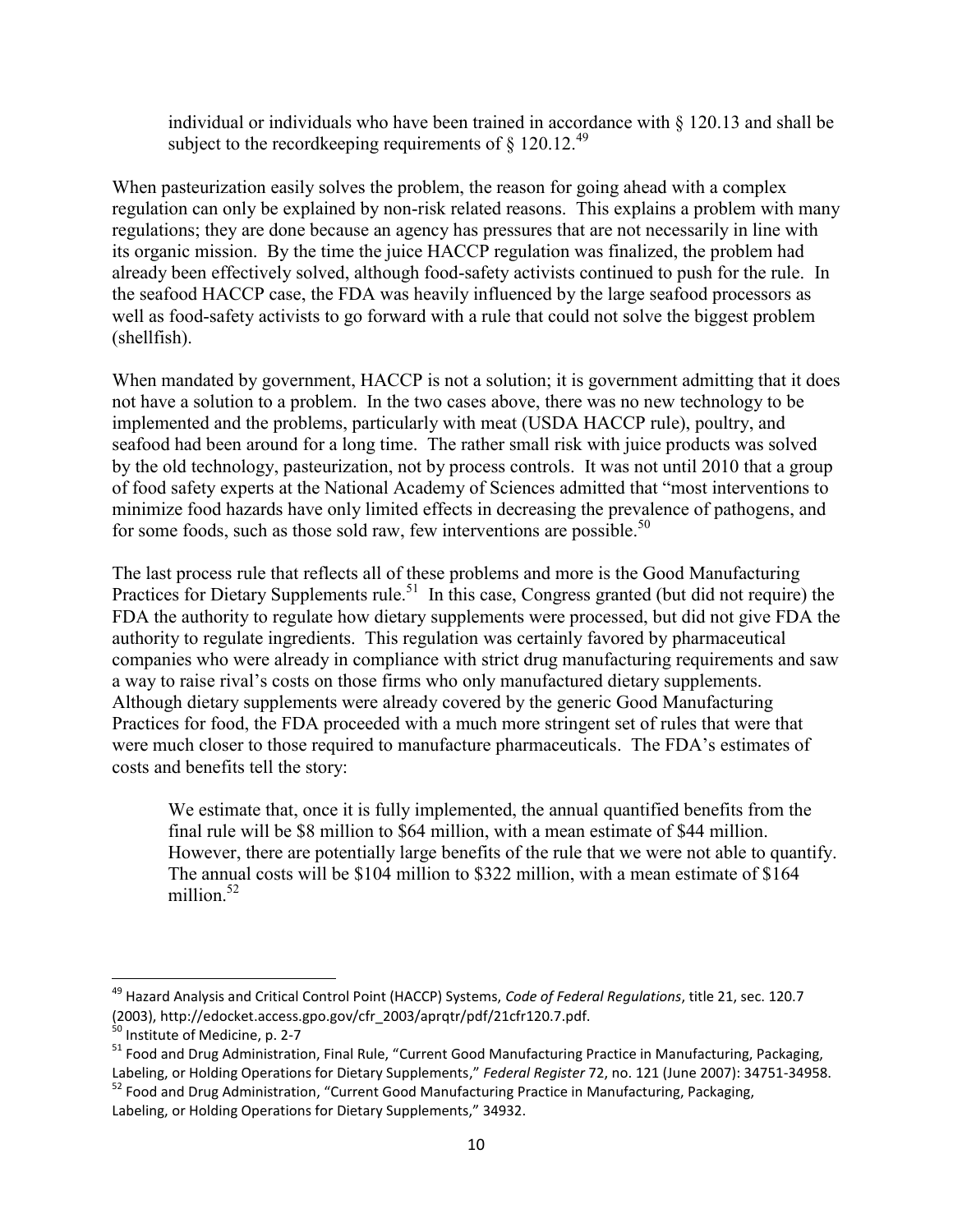The FDA's belief that there are "potentially large benefits of the rule that we were not able to quantify, was clearly stated just to be in compliance with Executive Order 12866 which requires that costs be 'justified' by benefits."  $53\frac{54}{10}$  In fact, after years of searching, the FDA simply could not find any real risks associated with the processing of dietary supplements. In cases where there might have been pathogen contamination from herbals manufactured directly from crops in the field, the industry was found to be quietly irradiating them to ensure no problems. But the agency could not resist a chance to expand into the relatively unregulated industry while aiding the pharmaceutical manufacturers. In this case, it is not that the FDA did not have a solution, it did not have a problem (there was virtually no systemic risk from the manufacture of dietary supplements).

These three rules represented the FDA's largest food-safety efforts in the 1990s and the early part of the next decade. Was there a notable decrease in unsafe food during this period? The evidence fairly convincingly demonstrates that there was not as shown in table 2. In fact, although it appears that there was a jump in 1998 in the numbers of outbreaks and illnesses, PulseNet came on line in 1997 which greatly increased the numbers of outbreaks that could be detected.

| Year | Outbreaks | Illnesses |
|------|-----------|-----------|
| 1990 | 533       | 19,231    |
| 1991 | 531       | 15,052    |
| 1992 | 411       | 11,083    |
| 1993 | 514       | 14,080    |
| 1994 | 690       | 16,995    |
| 1995 | 645       | 13,497    |
| 1996 | 602       | 15,421    |
| 1997 | 806       | 18,802    |
| 1998 | 1,314     | 26,719    |
| 1999 | 1,344     | 25,286    |
| 2000 | 1,417     | 26,043    |
| 2001 | 1,238     | 25,035    |
| 2002 | 1,332     | 24,971    |
| 2003 | 1,072     | 22,791    |
| 2004 | 1,319     | 28,239    |
| 2005 | 982       | 20,179    |
| 2006 | 1,247     | 25,659    |
|      |           |           |

Table 2: Outbreaks and Illnesses 1990–2006

Numbers drawn from CDC Summary Statistics for Foodborne Outbreaks. See spreadsheet appendix for listing of reports.

<sup>&</sup>lt;sup>53</sup> Food and Drug Administration, "Current Good Manufacturing Practice in Manufacturing, Packaging, Labeling, or Holding Operations for Dietary Supplements," 34933.

<sup>54</sup> http://www.whitehouse.gov/sites/default/files/omb/inforeg/eo12866.pdf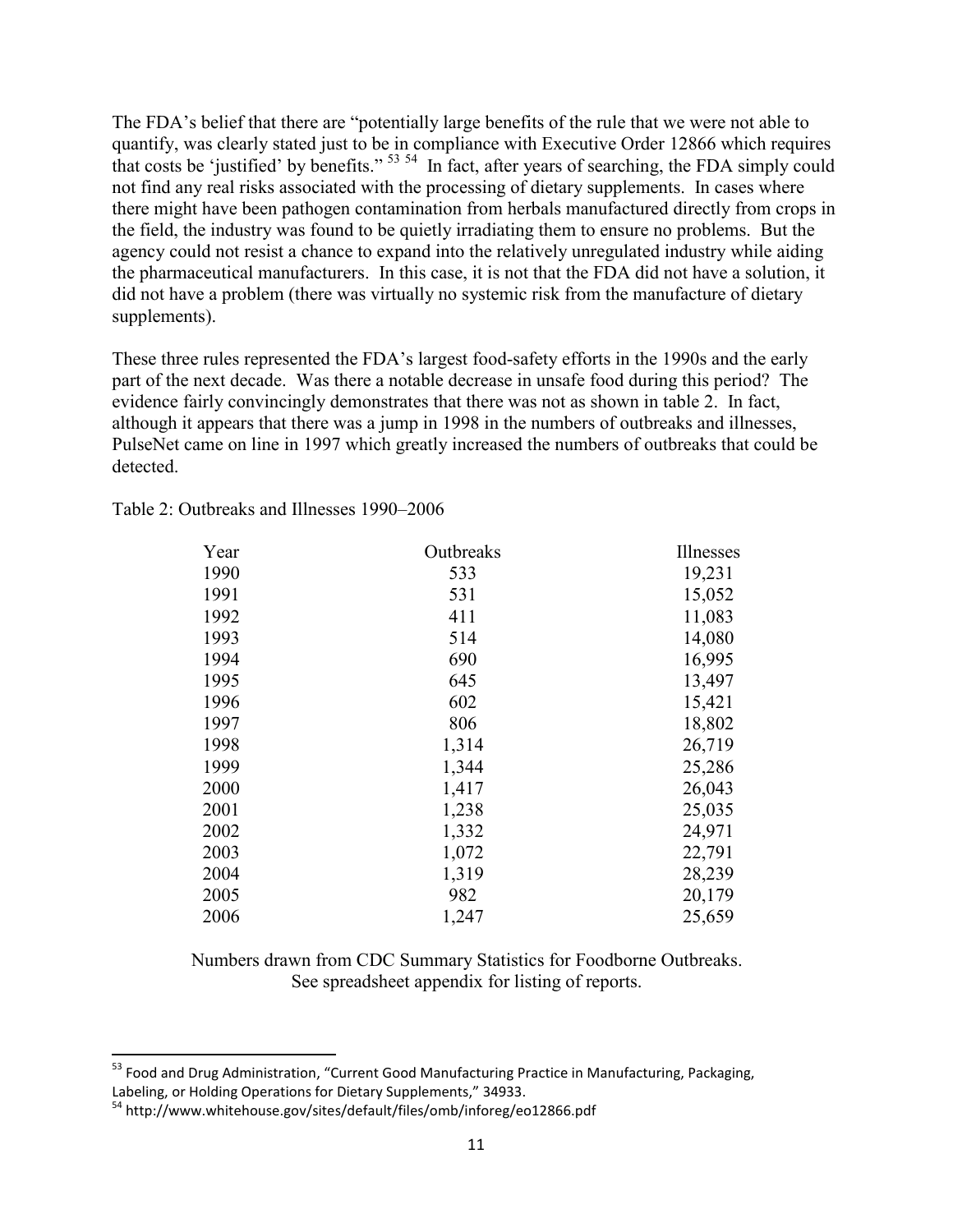As the FDA's regulatory effectiveness has declined, the industries that the FDA is charged with overseeing have changed making the job much more difficult. First, the FDA is now faced with an industry that is vastly larger than it was in its first few decades and much more complex. It certainly makes a "one-size-fits-all" style of command-and-control regulation much less likely to be effective. The diversity of food plants, retail service, and other places that the FDA is charged with regulating is breathtaking. From an oyster harvesting boat in the Gulf of Mexico, to a vegetable canning plant in Chicago, to a Mississippi cruise boat, to an egg farm in Minnesota, to a deli in California, to an apple presser in Virginia, the FDA's reach extends far and wide. To be able to pass effective regulations, the FDA would have to have in-depth knowledge of the thousands of combinations of foods, processing, and packaging. In a modern-day supermarket, it is not unusual to find 30,000 different kinds of foods. The FDA's charge covers farms, trucks, trains, airplanes, processing plants, packers, repackers, labelers, boats, restaurants, nursing homes, prisons, schools, universities, supermarkets, military bases, prisons, cruise ships, warehouses, and mailed foods. As Welch and Mitchell stated, "No period of time has seen such rapid advances in food and beverage processing as the 20th century.<sup>55</sup> Just a few of the innovations include quick freezing, irradiation, and *sous vide* packaging. FDA cannot be in a position to understand even a small fraction of the many different kinds of issues associated with food production, warehousing, and distribution today.

Even if the FDA were somehow able to obtain such knowledge, outbreaks are often attributable to unique conditions which do not lend themselves easily to be remedied by regulation. For example, there might be a problem a bagged salad contaminated with *listeria monocytogenes*. For illnesses to result, there would first have to be a sufficient number of colony-forming units (CFUs) (levels of *listeria*) in order to make someone sick, perhaps as high as 100,000 CFUs of *listeria* per gram of food. Next, there would need to be a failure to clean the lettuce sufficiently with an antimicrobial wash (assuming the contamination is not on the inside of the lettuce) and, finally, for severe illness to occur, it would have to be eaten by someone who is immunologically impaired. Processing failures that lead to high levels of contamination are fairly rare and the actual causes of contamination may also be unique. Assuming that 310 million U.S. consumers eat three meals per day with 3 servings each meal, that means that only about 1 out of every 10,000 servings has a problem (with 76 million illnesses per year). Consumer handling may account for about half of these problems as, for example, cross contamination (cutting vegetables on the same wooden cutting board that was used to cut meat), or improper cooling or heating of foods. The FDA's difficulties trying to regulate an industry that is rapidly growing more complicated is only half of the problem; they also are charged with overseeing a much larger industry and enforcing rules that are all considered to be equally important.

## **IV. Inspections**

Over the last 100 years plus, the FDA has continued to pass rules, some effective at the outset but much less so as time goes on. There are two additional reasons the FDA regulations are not as efficient as they may have been in the past: the large volume of existing rules and the number of entities that must be inspected. The first reason, the large volume of existing rules, affects

 $\overline{\phantom{a}}$ <sup>55</sup>Welch, RW and Mitchell, PC," Food Processing: A century of Change," British Medical Journal, 56(1) 1-17 cited in Floros, John D., et. Al. "Feeding the World Today and Tomorrow: The Importance of Food science and Technology," Comprehensive Reviews, 0 (2010), p. 7.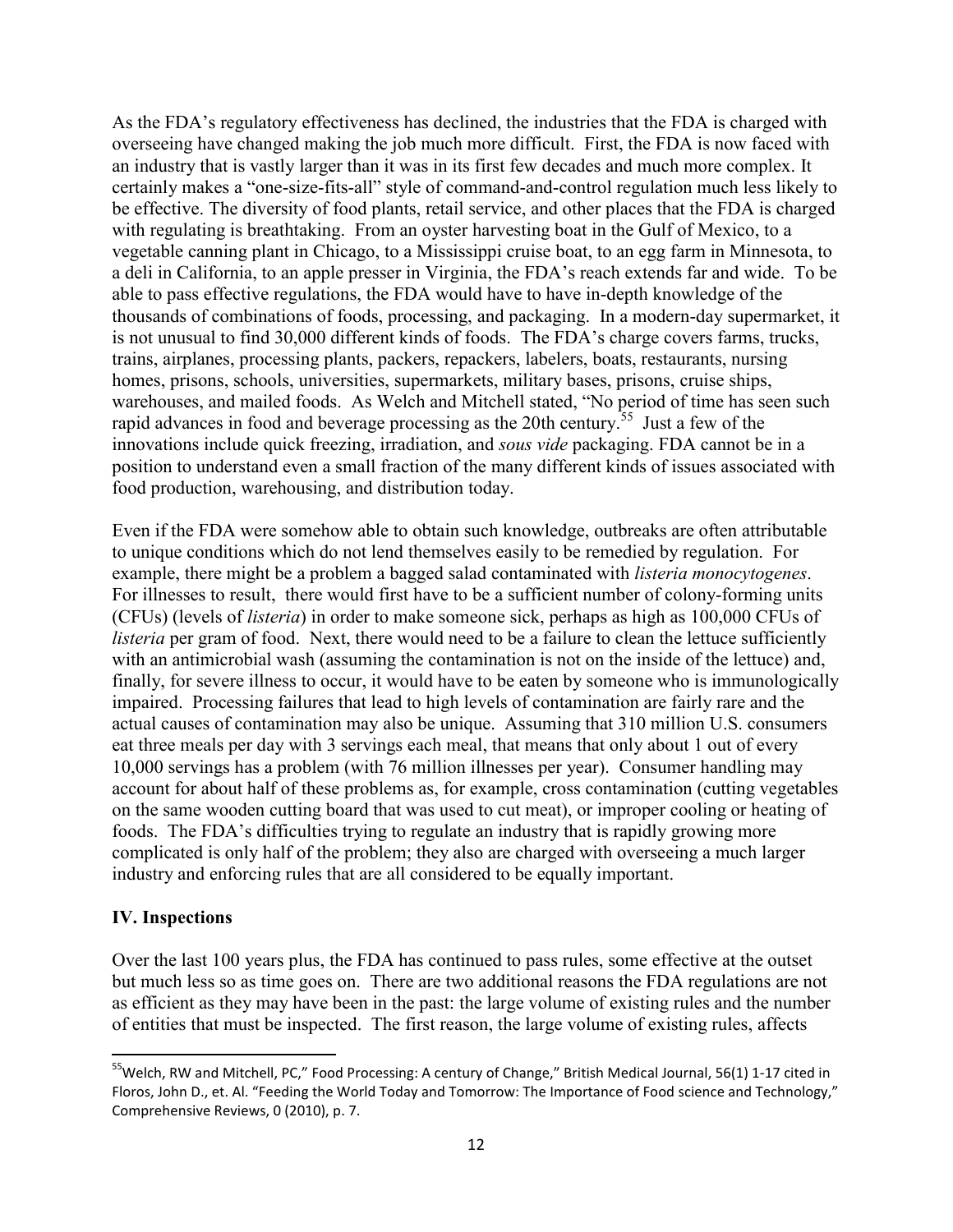both the FDA and the regulated firms. It becomes difficult for the FDA or the regulated parties to know which ones are important. The very first OMB Report to Congress identified this problem for all regulations: "Some regulations are critically important (such as safety criteria for airlines or nuclear power plants); some are relatively trivial (such as setting the times that a draw bridge may be raised or lowered). But each has the force and effect of law and each must be taken seriously."<sup>56</sup> When there are too many rules, companies tend to either flout the rules or focus exclusively on religiously following the rules to the detriment of focusing on the problems the rules were intended to address.<sup>57</sup> The FDA could try to prioritize these rules but must deal with Congress who periodically calls the FDA officials to testify why they have not been enforcing their favorite rules, even if old and no longer effective.

While it is important to prioritize rules, the FDA must be able to enforce the rules they choose to enforce and that problem is perhaps the most severe challenge. This problem is strongly similar to trying to sample foods with low contaminations rates. Many scientists and statisticians have argued for years that it is not possible to sample (for statistically rare pathogens) your way to safety as the number of samples that would be needed to detect pathogens is too large to be done with any reasonable number of samples. The problem with enforcement is exactly the same; there are simply too many inspections that would need to be taken to be effective.

For regulations to be effective, firms must believe both that there is a high enough probability that non-compliance will be detected and the penalty for non-compliance is larger than the cost of compliance. There are two possible effects of inspections, actually finding a problem as it occurs and deterring actions (or lack of actions) that might cause a future problem. Table 2 presents an overview of FDA's regulatory universe suggests both are difficult.

#### Table 3: The FDA's Universe

| Domestic Food Facilities <sup>1</sup><br>(food manufacturing) | 136,000<br>(50,000) |
|---------------------------------------------------------------|---------------------|
| Cosmetics <sup>2</sup>                                        | 14,000              |
| Restaurants <sup>1</sup>                                      | 935,000             |
| Dietary Supplements <sup>3</sup>                              | 4,250               |
| Supermarkets, grocery stores and other food                   | 114,000             |

<sup>&</sup>lt;sup>56</sup> Office of Management and Budget, "Report to Congress on the Costs and Benefits of Federal Regulations," 1997, http://www.whitehouse.gov/omb/inforeg/chap1.aspx.

<sup>&</sup>lt;sup>57</sup> Andrew Hale, "Railway Safety Management: The Challenge of the New Millennium" (keynote address, Occupational Safety & Health Conference of the Union Internationale des Chemins de Fer, Paris, France, September 1999), 7-8, and Jack N. Barkenbus, "Is Self Regulation Possible?" *Journal of Policy Analysis and Management* 2, no. 4 (1983): 578.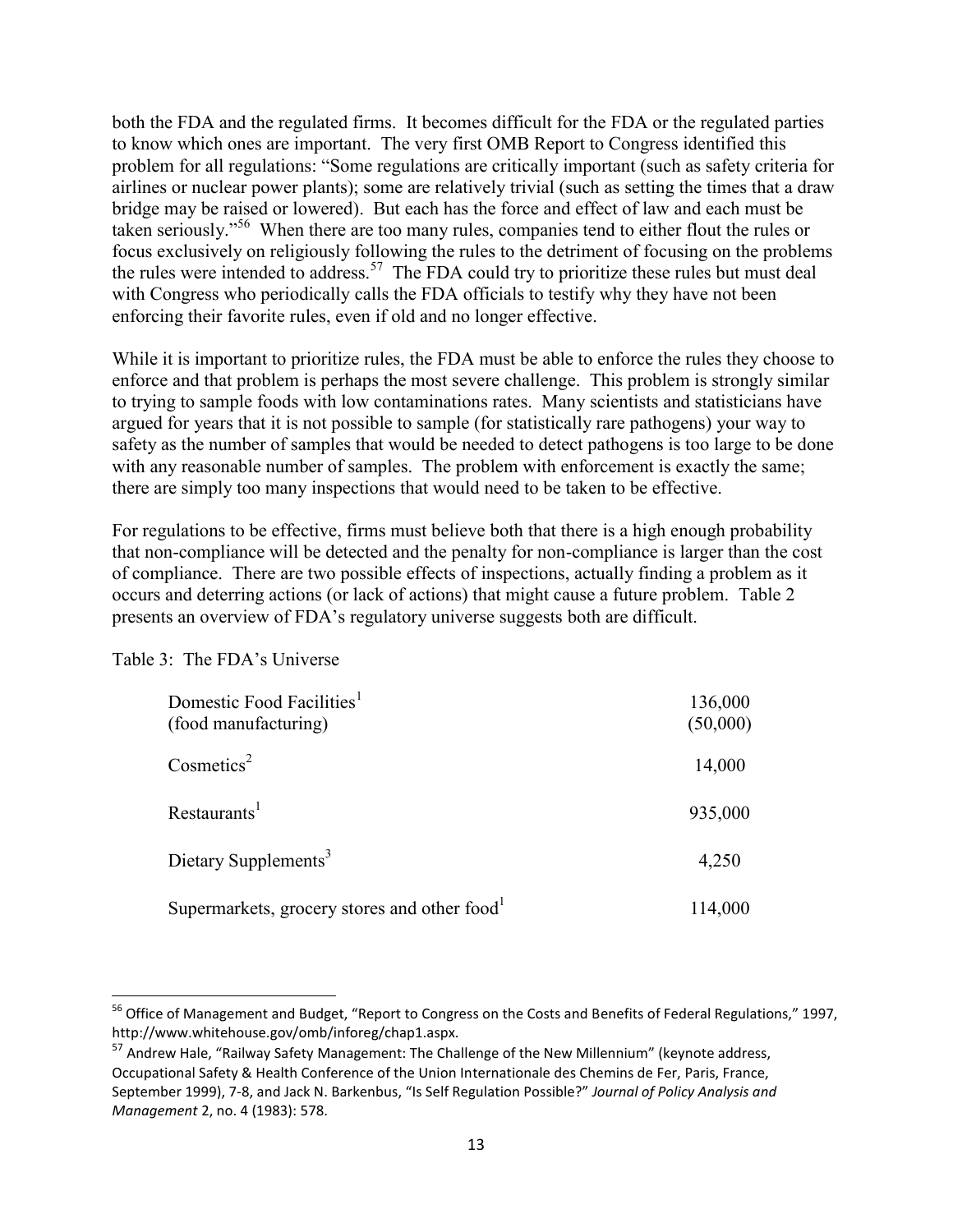Farms 3

 $\overline{a}$ 

| Produce (Domestic) <sup>1</sup>  | 184,000 |
|----------------------------------|---------|
| $Egg^1$                          | 96,000  |
| Foreign Firms Exporting to $US1$ | 189,000 |

 $^{1}$  FDA Food Protection Plan 2007: An integrated strategy for protecting the nation's food supply http://www.fda.gov/Food/FoodSafety/FoodSafetyPrograms/FoodProtectionPlan2007/ucm132565.htm <sup>2</sup> House Committee on Energy and Commerce, Discussion Draft of the "Food and Drug Administration Globalization Act" Legislation: Device and Cosmetic Safety, 110<sup>th</sup> Cong., 2<sup>nd</sup> sess., May 14, 2008.

 $^3$  Federal Register Interim Final Rule - 72 FR 34959 June 25, 2007: Petition to Request an Exemption From 100 Percent Identity Testing of Dietary Ingredients: Current Good Manufacturing Practice in Manufacturing, Packaging, Labeling, or Holding Operations for Dietary Supplements [Federal Register: June 25, 2007 (Volume 72, Number 121)] [Rules and Regulations] [Page 34959-34969] From the Federal Register Online via GPO Access ais.access.gpo.gov] [DOCID:fr25jn07-22]

For all food, cosmetics, and dietary supplement products, the FDA conducted 5,700 inspections, surveillance, or other enforcement activities in 2002. More recently, the Office of Inspector General reported, "FDA identified 51,229 food facilities that were subject to inspection and were in business from the start of FY 2008 until the end of FY 2009. Of these, 56 percent were not inspected at all, 14 percent were inspected a single time and the remaining 30 percent were inspected two or more times."<sup>58</sup> Suppose the FDA determined that, just for food processors, it needed to inspect once a week to be effective. The number of inspections would have to jump from 5,700 to about 2.5 million. Is it possible that, at the current level of inspections for all of these plants, or any conceivable increase in the number of federal inspections, the FDA is likely to either detect a problem on the spot or generate any realistic level of deterrence?

Beyond the number of facilities, there is the number of regulations to contend with. Until recently, the FDA treated all regulations the same for enforcement priority instead of, for example, being risk-based. Although the FDA has not addressed which of their regulations are most likely to be effective, they have begun to address firm risk. Unfortunately, the FDA's riskbased inspection efforts may not account for a key factor; market relationships including private food-safety contracts between firms and private enforcement inspections to enforce those contracts. 59

There are at least two reasons why there might be a difference in food risk on an individual firm basis. One is reputation. Although many food safety problems are difficult to tie back to a firm's product because of the lag time between consumption and illness (*listeria*, for example, may have a two-month lag between consumption and an effect on an unborn fetus), the

<sup>&</sup>lt;sup>58</sup> Office of Inspector General, DHHS, " FDA Inspections of Domestic Food Facilities," April 2010, OEI-02-08-00080 <sup>59</sup>Food and Drug Administration, *Managing Food Safety: A Regulator's Manual For Applying HACCP Principles to* 

*Risk-based Retail and Food Service Inspections and Evaluating Voluntary Food Safety Management Systems* (2006), chap. 2,

http://www.fda.gov/Food/FoodSafety/RetailFoodProtection/ManagingFoodSafetyHACCPPrinciples/Regulators/uc m078169.htm.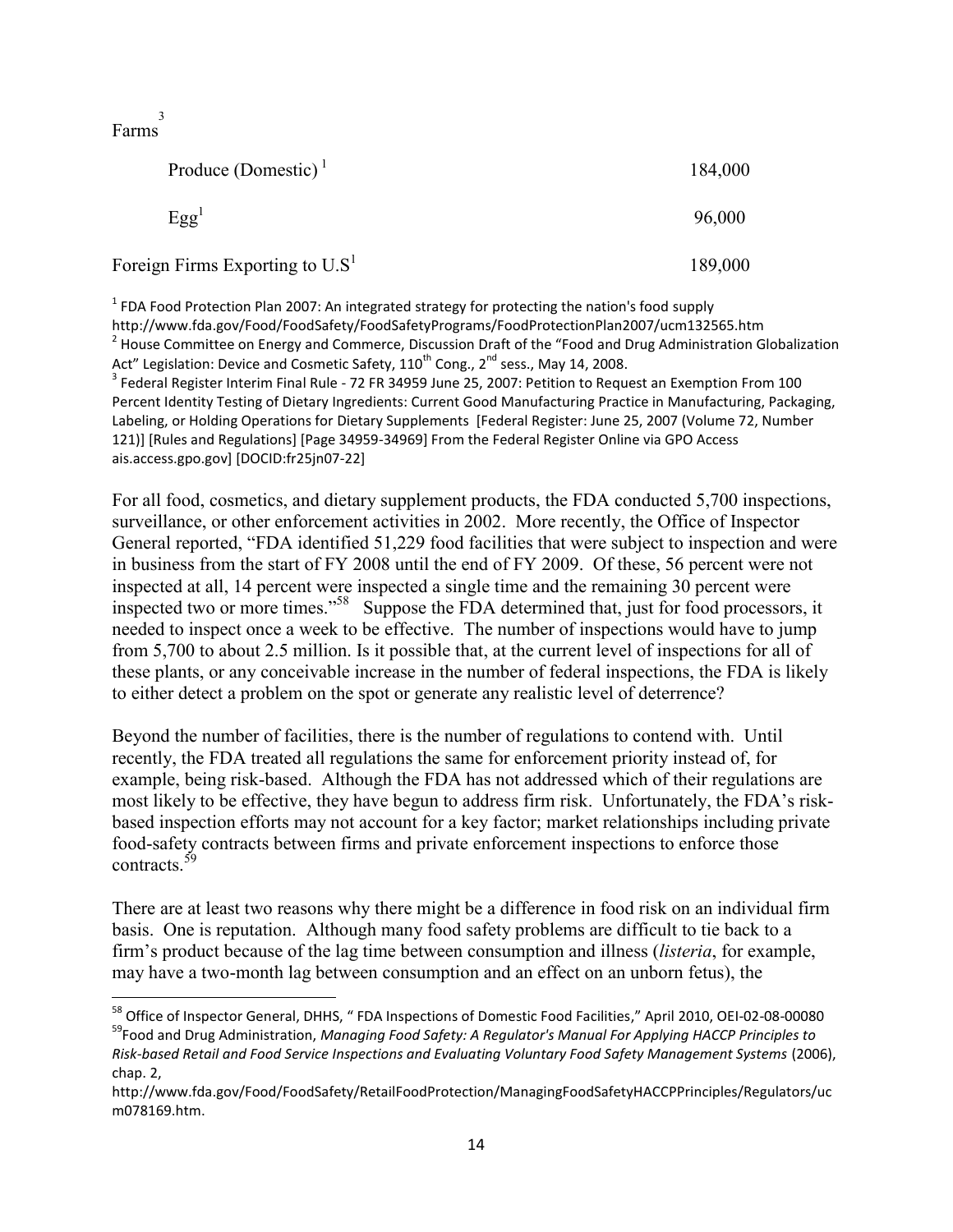possibility of such a tie could potentially affect a firm in three ways: recall costs, loss of brand reputation, and tort payments to the injured parties. These costs can be substantial. But a more significant reason may be private inspections. As will be discussed later on in this paper, there are millions of private contracts and private inspections of these contracts.

It may be impossible to provide a deterministic probability as to the efficacy of the FDA's foodsafety inspections, either real-time detection or future deterrence, but the evidence so far does not provide much comfort for those who believe that an increase in regulation and inspection by the FDA is a key component to making food safer.

Both theoretically and empirically, it appears that the FDA cannot and has not been effective at reducing food-borne disease. Of course, one can argue that the FDA is underfunded, and that is a perennial plea to Congress. In the mid-1990s there were heightened calls for an initiative to reduce risk from food-borne pathogens. In response, the Clinton administration pushed through a "Food Safety Initiative" which included funding for more regulation and surveillance of food producers and preparers.<sup>60</sup>

Since 1997, the FDA's food-safety programs have seen an increase in budget from \$191 million a year to nearly \$440 million. FDA food-safety staff swelled from 2,226 in 1997 full time equivalents (FTEs) to a high of 3,167 in 2003 and then back down to 2,774 in 2006. Most of the growth was in field staff and this staff remains 548 persons larger than in 1997 as shown in table 4.

|      | Amount (in |                    |                   |                   |
|------|------------|--------------------|-------------------|-------------------|
| Year | thousands) | <b>Center FTEs</b> | <b>Field FTEs</b> | <b>Total FTEs</b> |
| 1997 | \$191,183  | 790                | 1,436             | 2,226             |
| 1998 | \$203,830  | 809                | 1,409             | 2,218             |
| 1999 | \$235,203  | 811                | 1,464             | 2,275             |
| 2000 | \$279,717  | 869                | 1,509             | 2,378             |
| 2001 | \$287,504  | 879                | 1,566             | 2,445             |
| 2002 | \$401,582  | 907                | 1,928             | 2,835             |
| 2003 | \$406,824  | 950                | 2,217             | 3,167             |
| 2004 | \$430,220  | 910                | 2,172             | 3,082             |
| 2005 | \$435,517  | 884                | 2,059             | 2,943             |
| 2006 | \$438,721  | 812                | 1,962             | 2,774             |

Table 4: Growth of Federal Government Support for Food Safety 1997–2006

Data from FDA Budget Reports, Comparable Program Tables, 1999–2008

## **V. Market Failures**

 $\overline{\phantom{a}}$ 

Although we had seen massive expansions of regulations of the economy in Teddy Roosevelt's progressive era and later on by the New Dealers in the 1930s, it wasn't until the 1950s that

<sup>60</sup> House Committee on Government Reform and Oversight, *The Need for FDA Regulatory Reform to Protect the Health and Safety of Americans*, 104th Cong., 1nd sess., June 9, 1995.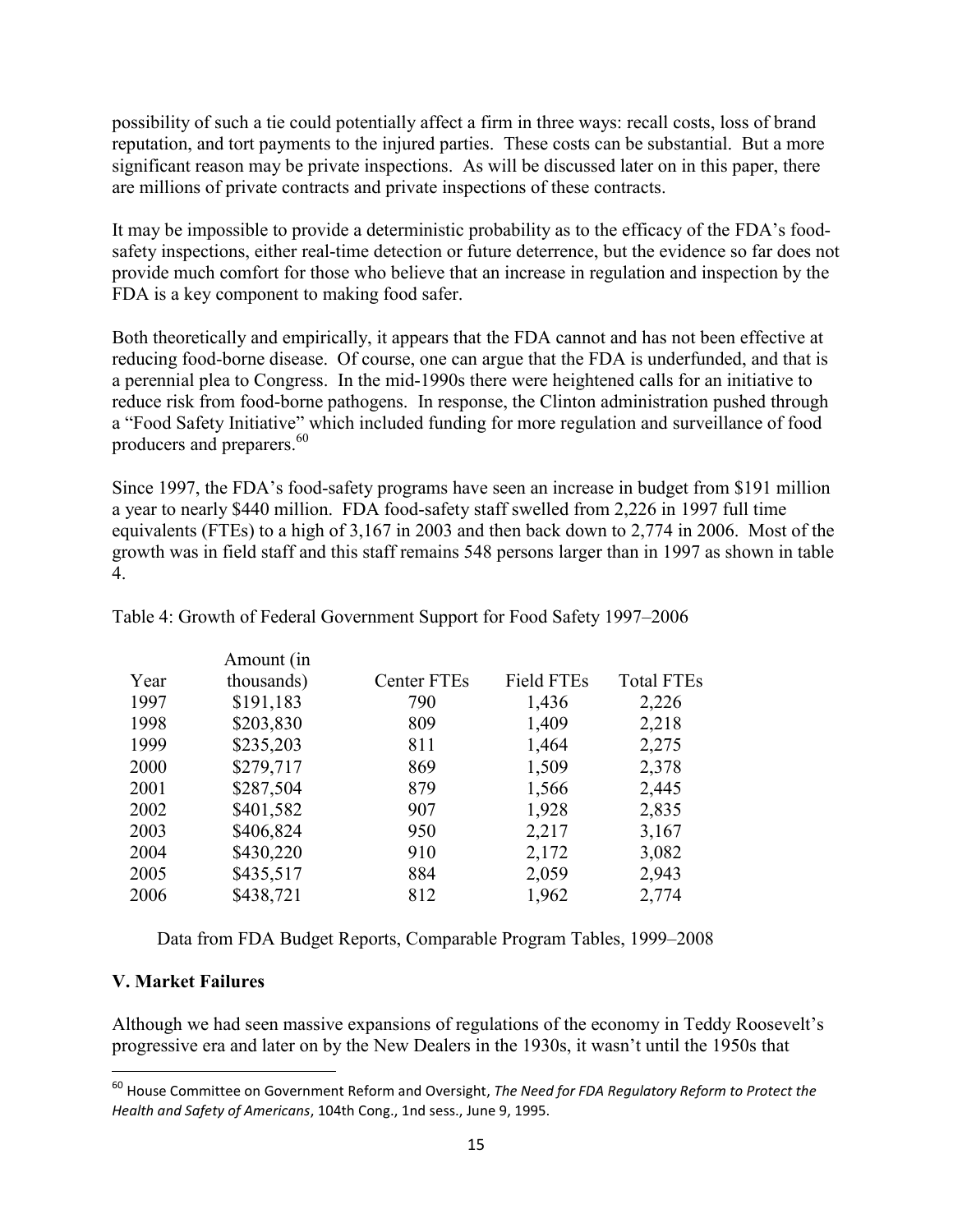economists found reasons why these interventions were theoretically justified from an economic standpoint. Francis Bator is credited with developing this theory in  $1958<sup>61</sup>$  As government regulations were intended to change the underlying market institutions and incentives, Bator reasoned that they must be doing this because markets had "failed." The original theory was rapidly expanded upon to cover every perceivable undesirable outcome. Recognition of the market-failure theory led President Clinton to require a description of the market failure in regulatory impact analyses that would justify federal intervention into markets.<sup>62</sup>

If consumers do not know enough about the safety of the food they are buying (i.e., enough so that more knowledge would affect their purchase behavior), then manufacturers will have insufficient incentives to produce safe food, and unsafe food will be overproduced. That is, at least some food-borne illnesses results from failures of the market to incorporate all of the costs of the product into the price of the product. Food safety is termed a so-called "credence" attribute," one cannot ascertain it before it is sold nor necessarily discover it (experience it) after consuming the product. <sup>63</sup> Based on this theory, governments may be able to improve markets by directly ensuring that the credence attribute (characteristic) is of some minimal quality.

The existence of food-borne illness is, by itself, not a market failure. A person who chooses to accept increased risk in exchange for a lower price can be operating in a completely rational and efficient manner; assuming the person is aware of the risk she is taking. Evidence shows that consumers both under- and overestimate risks associated with food. For example, consumers overestimate risks associated with pesticides and with seafood (generally) but may underestimate the risk associated with undercooking foods such as ground beef or eggs.<sup>64</sup>

There are potentially two kinds of food-safety information problems: deliberately withholding information from consumers (asymmetric information) and (everyone having) insufficient information. In the latter case for example, while CDC estimates that there are 76 million cases of food-borne illness annually, the majority of these cases are of "unknown" origin.<sup>65</sup> Of course, if the information is not known by anyone, it is incomplete information but there also may not be any government intervention that is effective (other than requiring production).

The former problem, asymmetric information, occurs when producers have information about safety that consumers would benefit from knowing and would be willing to pay for, but do not have. In this case, producers could theoretically cut costs by having lax safety standards and knowingly deceive consumers about product safety. In fact, it is always the case that producers have more information about their production processes than consumers. If high-quality firms cannot differentiate themselves from low-quality firms, reputation externalities could,

<sup>61</sup>Francis M. Bator, "The Anatomy of Market Failure," *The Quarterly Journal of Economics* 72, no. 3 (1958):351-379. <sup>62</sup> President, "Executive Order 12866," *Federal Register* 58, no. 190 (October 1993),

http://www.whitehouse.gov/omb/inforeg\_riaguide/.

 $63$  M.R. Darby and E. Karni, "Free competition and the optimal amount of fraud," Journal of Law and Economics, 16, 67-88.

 $64$  See, for example, Fein, S, J Lin, and AS Levy. Food-borne Illness Perceptions, Experience, and Preventive Behaviors. Journal of Food Protection 1995;58:1405-1411 and Nancy Kraus, T Malmfors, and Paul Slovic, "Intuitive Toxicology: Expert and Lay Judgments of Chemical Risks," Risk Analysis, 12(2), 1992, pp. 215-232. <sup>65</sup> Centers for Disease Control and Prevention, "Foodborne Illness," 2005,

http://www.cdc.gov/ncidod/dbmd/diseaseinfo/foodborneinfections\_g.htm#criticalproblems.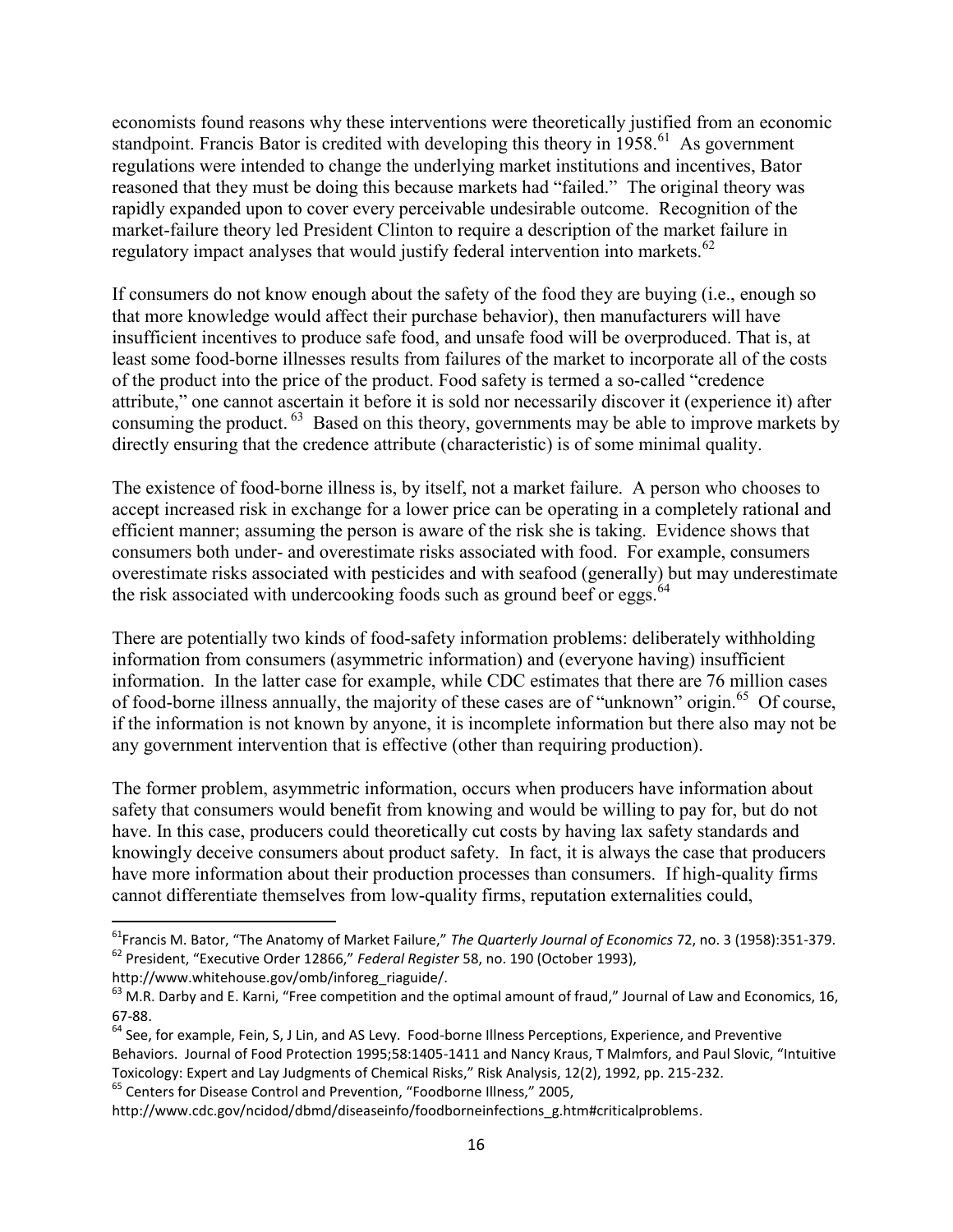theoretically, lead to adverse selection, where bad firms push out good firms. Whether such a regime develops depends on whether *ex post* incentives exist to force firms to maintain safe practices.

For asymmetric information problem to manifest itself that would warrant intervention, there are two necessary conditions. First, food-safety problems are not traced back to offending firms. In addition, firms have no way to signal quality differences in practices. Second, where information on these problems is available to the market, it is too costly for consumers to obtain (unlike brand names which are readily available).

In the past, both manufacturers and retailers have been somewhat "judgment proof" in that it has been too difficult to tie an outbreak to any particular food or firm. In some cases, the difficulty is still too great as with, for example, *listeria Monocytogenes* that can manifest itself up to 60 days after consumption. But in recent years, enhanced technologies have been employed to tie food firms to problems. First, new technologies such as Pulsed Field Gel Electrophoresis (PFGE) allow scientists to match the DNA fingerprint between an infected individual and any remaining samples from contaminated batches of food.<sup>66</sup> Pathogens, like all living creatures, have unique DNA patterns that can be mapped and, when the DNA in a contaminated food is matched with a sample from a specific plant, there is no question where the contamination originated.

Helping this technology to be effective, PulseNet is a federal system that keeps fingerprint samples from public-health laboratories (that take them from patients) at the national, state, and local level that can be used to help make these matches from food manufacturing plants.<sup>67</sup> In addition, tracebacks are becoming increasingly sophisticated with on-line electronic systems and product bar codes. Use of radio frequency identification devices (RFID) that use radio waves to track items with active or passive tags, systems with 2D bar codes and laser etching are all technologies which are being used to facilitate tracebacks.<sup>68</sup> Finally, there is FoodNet which is an active surveillance program that collects data on illnesses from food-related pathogens in selected states and can be useful in uncovering root causes of food-safety problems.<sup>69</sup> Although food-safety outbreaks are never likely to be tied 100 percent to the offending party, it is only necessary that the probability of being detected is high enough to provide firms with sufficient incentives to utilize proper care in their facilities. Once identified, it is not just government that works to identify offending firms; there has been a fairly dramatic increase in third-party suppliers of this information.

One of the first third-party information suppliers was Harvey Wiley. He realized after he got out of government that government oversight wasn't going to be sufficient to solve all food-safety problems. He realized that markets could solve "market failures" before anyone had thought of the concept of market failure. So after leaving government, he went to work for *Good* 

 $\overline{a}$ 

<sup>&</sup>lt;sup>66</sup> http://www.cdc.gov/pulsenet/whatis.htm#limitations

<sup>67</sup> http://www.cdc.gov/pulsenet/

<sup>&</sup>lt;sup>68</sup> Jennifer C. McEntire et al., "Traceability (Product Tracing) in Food Systems: An IFT Report Submitted to the FDA, Volume 1: Technical Aspects and Recommendations," *Comprehensive Reviews in Food Science and Food Safety* 9 (2010): 112-115.

<sup>&</sup>lt;sup>69</sup> http://www.cdc.gov/foodnet/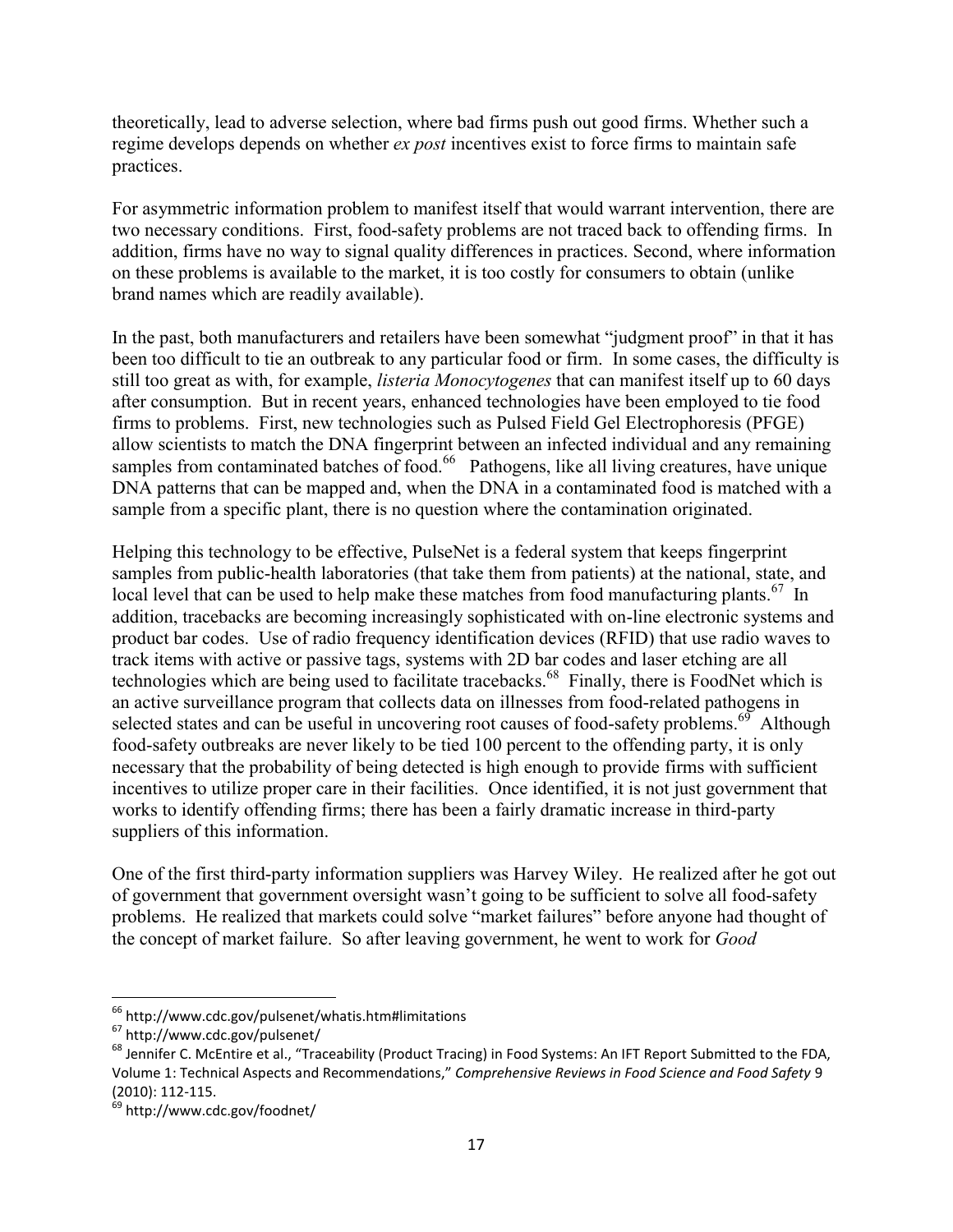Housekeeping magazine and continued his work exposing poor food-safety practices.<sup>70</sup> What Good Housekeeping began in 1900 has continued on today.<sup>71</sup> There are many, many sources of food safety information on the web today as shown in box 1.

Given that technology and third-party suppliers are now making it increasingly likely that firms can be and are tied to food-safety problems, the second issue is whether the information is accessible to consumers at a low enough cost. One source of information that has always been available to consumers is brand names. More recently the advent of the web and the internet has greatly reduced the cost of supplying this information in the last decade. It is likely that, any problem for a food manufacturer or retailer now is likely to be the subject to publicity more than ever before. As Moorhouse says, "if a lack of information is a major justification for government consumer protection, the case for government intervention may be seriously weakened by the dramatic increase in the availability of consumer information on the Internet. This technology makes low-cost, up-to-date information readily available to consumers."<sup>72</sup> He also says that "Internet technology has shifted the margin of effectiveness between private and public sources of consumer information. The Internet provides up-to-date consumer information about an incredible array of goods and services at very low cost. $173$ 

For example, the internet has made finding out about recalled products even easier and more upto-date. On the US Recall News website, there is a page listing each of the brands and their products that are being recalled.<sup>74</sup> The site has Really Simple Syndication (RSS) that allows a person to subscribe to a newsfeed that updates whenever news about recalls emerges. Interestingly, a check on October 8, 2010 listed advertisements for salmonella-free eggs and for personal injury lawyers.<sup>75</sup> A "widget" allow individuals to embed these feeds into their own homepage. Alternatively, one can subscribe to the site's email news service.

An Amazon.com search  $(1/29/09)$  for "food" in "magazines" gave 264 results. Some of the top hits included consumer publications such as *Food Network Magazine* and *Everyday Food*, as well as industry publications such as *Food Manufacturing*.

Table 5 shows the number of stories that contained the one or more of the following search terms in Google News. These numbers demonstrate that there is an active effort by the media to alert consumers to food-safety issues.

 $70$  Good Housekeeping, "The Original Man of the House," http://www.goodhousekeeping.com/producttesting/history/about-harvey-wiley (accessed June 8, 2010).

 $71$  Good Housekeeping, "The History of the Good Housekeeping Research Institute,"

http://www.goodhousekeeping.com/product-testing/history/good-housekeeping-research-institute-history (accessed June 8, 2010).

<sup>72</sup>John C. Moorhouse, "Consumer Protection Regulation and Information on the Internet," in *The Half-Life of Policy Rationales*, ed. Fred E. Foldvary and Daniel B. Klein (New York, NY: New York University Press, 2003), 126. <sup>73</sup> Ibid., 136

<sup>74</sup> http://www.usrecallnews.com/section/recalled-food

 $75$  http:IBID.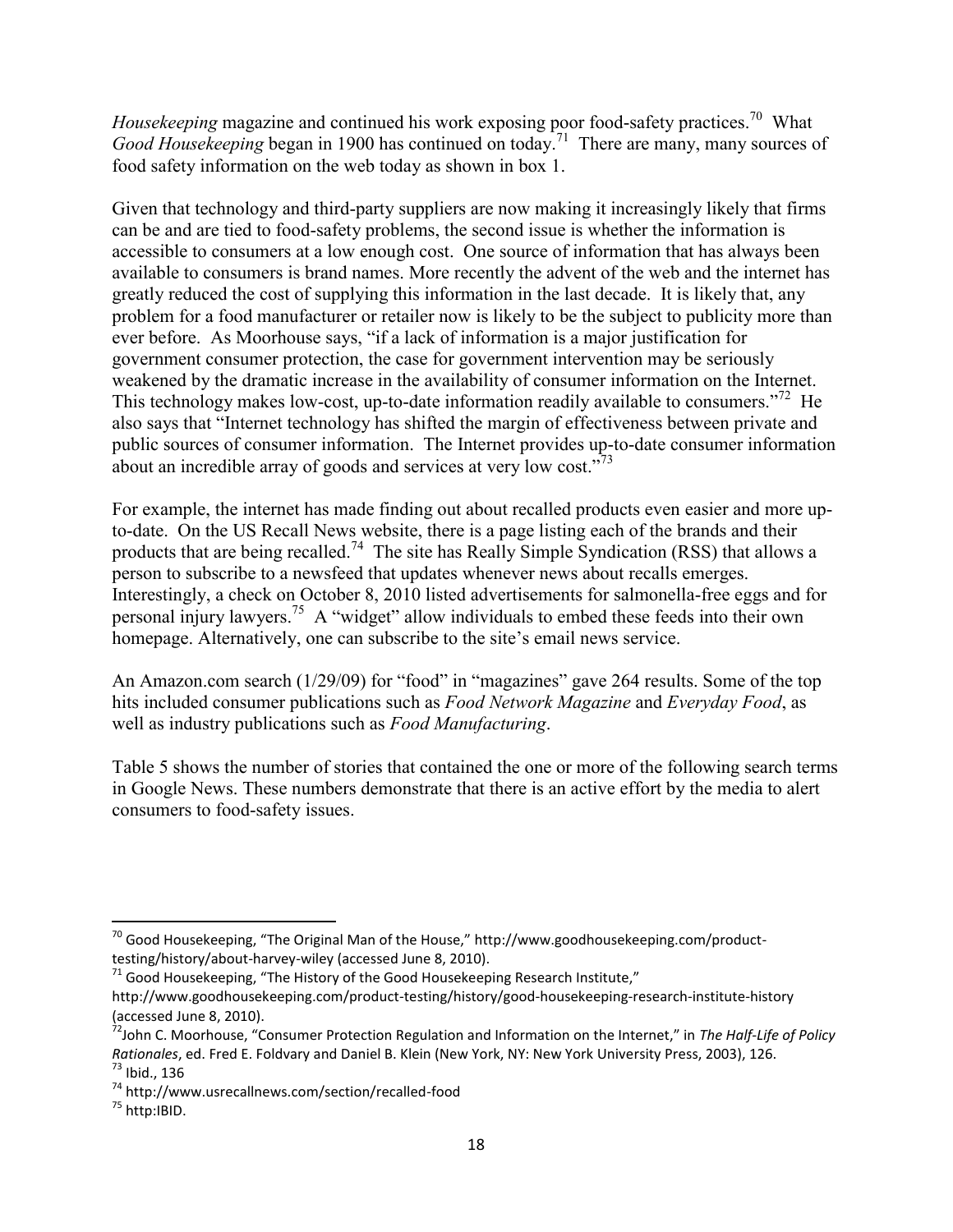| Year | "foodborne" | "food borne" | "food safety" | "food recall" |
|------|-------------|--------------|---------------|---------------|
| 2008 | 1,410       | 8,430        | 84,700        | 18,200        |
| 2007 | 1,900       | 8,200        | 88,700        | 21,500        |
| 2006 | 1,650       | 7,150        | 80,100        | 13,000        |
| 2005 | 1,660       | 7,450        | 81,000        | 11,600        |
| 2004 | 1,410       | 6,840        | 68,800        | 11,000        |
| 2003 | 1,250       | 6,020        | 57,300        | 10,500        |
| 2002 | 1,060       | 4,930        | 46,100        | 8,050         |

Table 5: Food Safety Terms in News Stories

These numbers are from Google News on 1/29/2009.

The result of both government and third parties being able to link firms to food-safety problems and publishing that information at very low cost is that firms are now held accountable by markets through sales and recall costs as well as by legal action for their food-safety practices.

Given that the probability of being tied *ex post* to a food-safety problem is rising, it is also necessary that firms have a way to signal differentiation of their food-safety practices. It is neither necessary nor desirable that food manufacturing firms signal consumers about safety practices other than through their branding. The cost to consumers of having to absorb this information would simply be prohibitive and is not necessary to inform their food choices. In fact, food manufacturing firms primarily distinguish their food safety practices to buyers, including upstream buyers and retailers (and insurers) who are in a position to monitor them.

With firms being tied to food-safety problems *ex post*, being able to signal their differences to producers, and food-safety information that is readily available at low cost to consumers, what were once market failures have now turned into market opportunities. In their paper on internet markets, Boettke and Steckbeck argue that information asymmetries create profit opportunities: ―Akerlof's lemons model suggests the fragility of market arrangement in the face of informational asymmetries and thus the problems identified should be prevalent in . . . markets. But as we have shown, the apparent problems in these markets today are simply tomorrow's profit opportunities as actors possess strong pecuniary incentives to adjust their behavior to ameliorate these problems and realize the gains from exchange.<sup> $276$ </sup> The authors cite the growth in e-commerce as an example. In this instance, every product purchased is an "experience good" meaning that its quality can be assessed only after purchase. Yet the number of disappointed purchases has become vanishingly small and this market has boomed.

l

<sup>76</sup>Mark Steckbeck and Peter Boettke, "Turning Lemons Into Lemonade," in *Markets, Information and Communication*, ed. Jack Birner and Pierre Garrouste (New York, NY: Routledge, 2004), 221.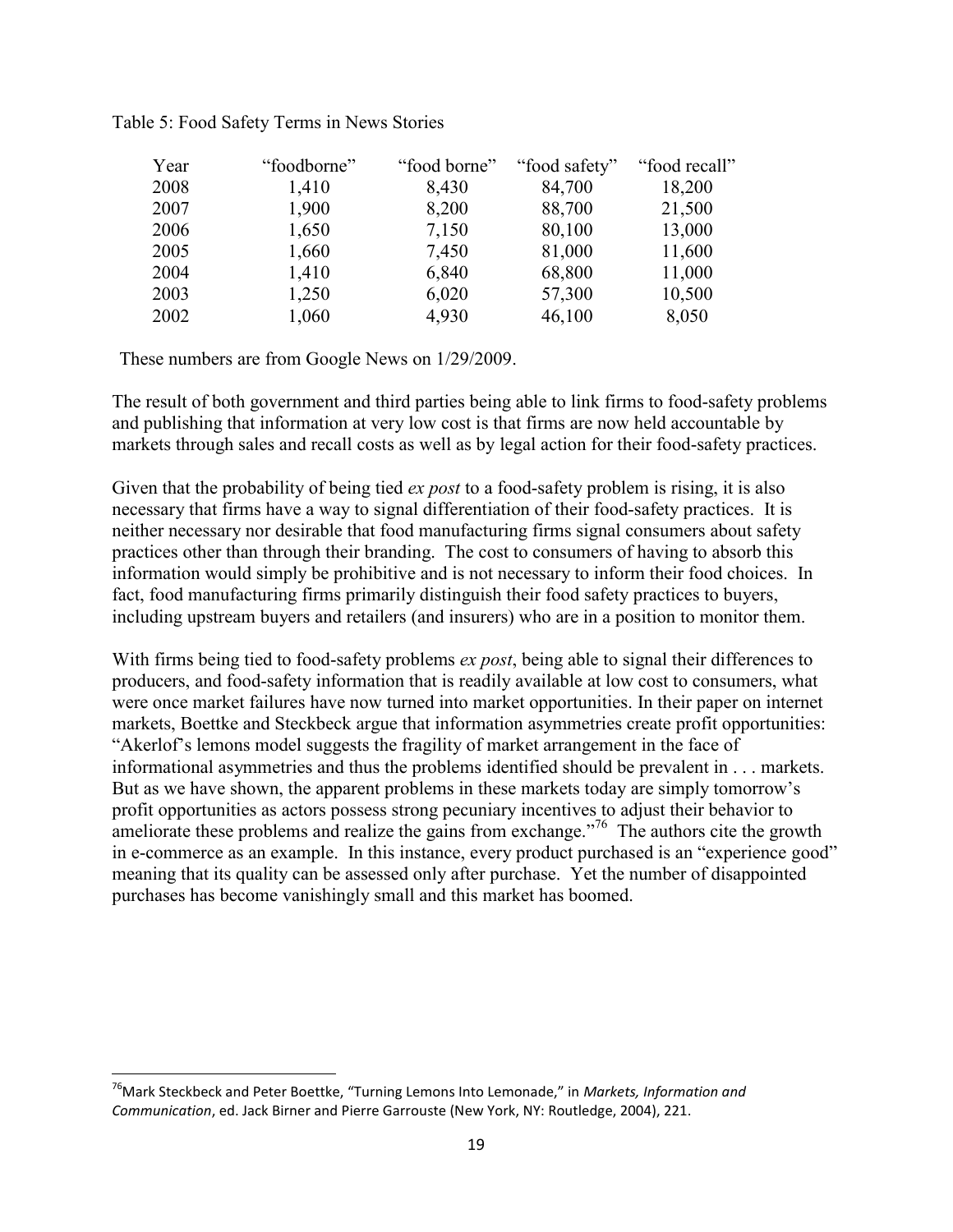Box 1: Examples of Private Food-Safety Organizations

| Partnership for Food Safety Education<br>Consumer Federation of America |
|-------------------------------------------------------------------------|
| International Association for Food<br>Protection(                       |
| Food Allergy and Anaphylaxis Network                                    |
| Institute of Food Technologists                                         |
| <i>Food Safety Magazine</i>                                             |
| Center for Science in the Public Interest                               |
| Safe Tables Our Priority                                                |
| The Center for Food Safety                                              |
|                                                                         |

As the world has changed around the FDA and market failures are seen to be fading because of private market activities, the FDA and other observers have attempted to chart out a more ambitious case for food safety regulation. Unfortunately, the "modern" approach is just more of the same type of activity.

# **VI. The "Modern" Approach**

The FDA has offered its vision for the future of food safety in its "Food Protection Plan: An integrated strategy for protecting the nation's food supply;" a plan issued under the Bush administration.<sup>77</sup> This plan was composed of three core elements: prevention, intervention, and response. Central to the plan was an attempt to address the GAO's criticism of the lack of coordination between federal, state, and industry partners. Such coordination, coupled with riskbased inspections, will, it is assumed, allows the FDA to operate effectively without having full responsibility for all enforcement activities. A similar but more elaborate version than FDA's plan is offered in a report entitled, "Stronger Partnerships for Safer Food: An Agenda for Strengthening State and Local roles in the Nation's Food Safety System" (hereafter referred to as "Partnerships).<sup>78</sup> Both of these documents suggest that a greater role in food safety is necessary at all government levels, with a primary emphasis on the central role of the federal government. The new vision, put forward in the aforementioned reports, is that government regulation and inspection can achieve safer food only if there is greater integration of efforts across all levels of

 $\overline{a}$ <sup>77</sup> U.S. Food and Drug Administration, *Food Protection Plan 2007* (2007),

http://www.fda.gov/food/foodsafety/foodsafetyprograms/foodprotectionplan2007/default.htm.

<sup>&</sup>lt;sup>78</sup> Michael R. Taylor and Stephanie David, "Stronger Partnerships for Safer Food: An Agenda for Strengthening State and Local Roles in the Nation's Food Safety System," (report, George Washington University, Washington, DC, 2009), http://www.scribd.com/doc/14519426/Stronger-Partnerships-for-Safer-Food-Report-by-Michael-R-Taylorand-Stephanie-D-David.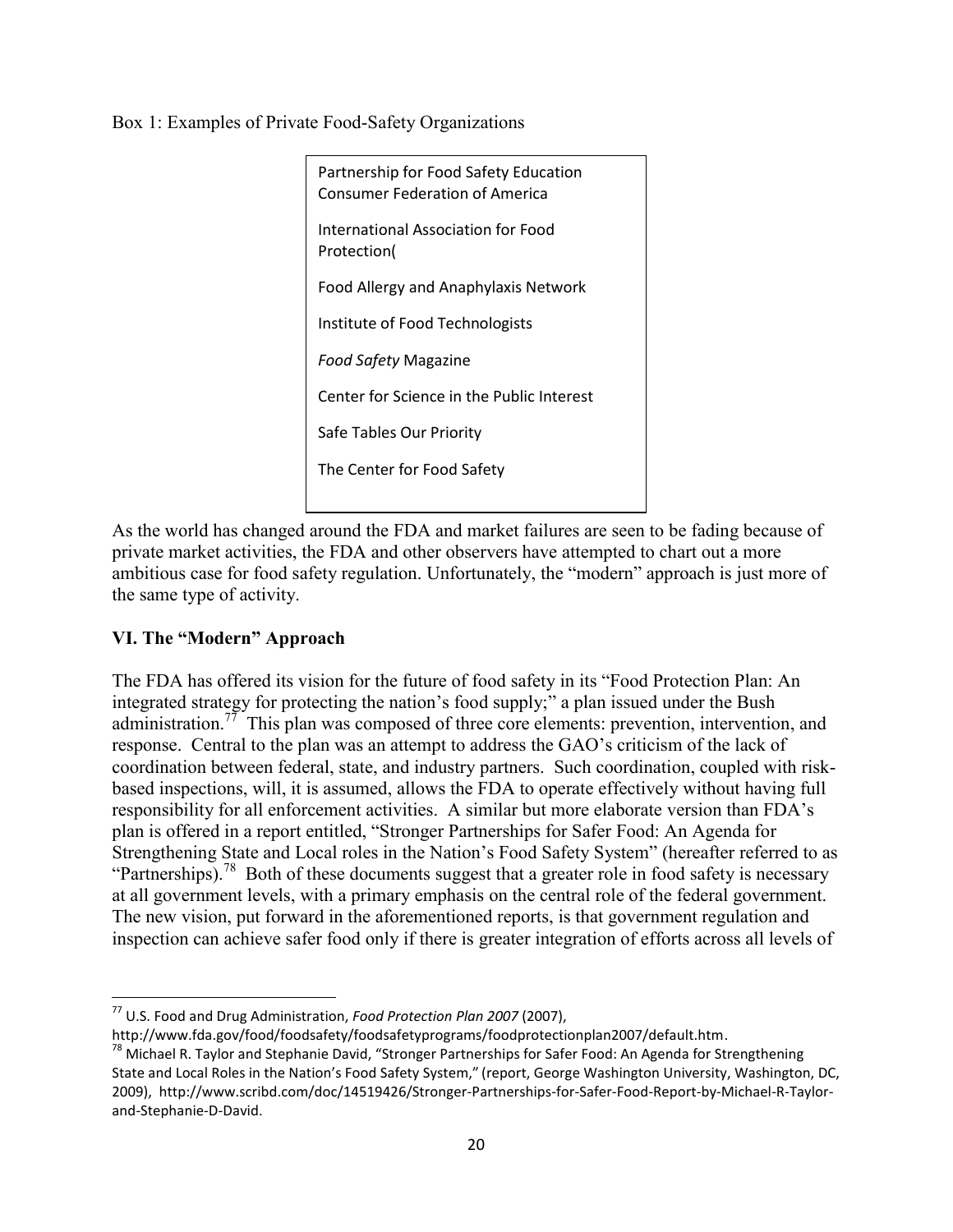government and industry. Recently, this kind of system has been given a name, "regulatory" capitalism."

Regulatory capitalism is a name given to a vision of capitalism that explicitly incorporates an expanding role of government as a regulator of markets that grows along with the size and complexity of the market. It defines a new role for government as a regulator of private production rather than one that produces goods (socialism or state capitalism).<sup>79</sup> One definition or regulatory capitalism is "a political, economic, and social order where regulation, rather than direct provision of public and private services, is the expanding part of government."<sup>80</sup> It is a view of regulation in which, everyone regulates everyone else at all levels of society.<sup>81</sup> This view of comprehensive regulation includes industry as partner regulators where, for example, upstream firms inspect supplier firms using regulations derived from government (and reported up to government). Of course, the incentives to provide government with this information are never made clear. In fact, there is probably a strong incentive not to provide this information if private firms view risks in a neutral way as opposed to a government view that is more "precautionary." Others, such as non-governmental organization, may also play a role in enforcing rules. Finally, there is a role for enforcement within the firm from workers who wish to blow the whistle on firm violations. This view of networked governance goes further, and suggests that there is a need for international networking of rules. However, for national rules, there is no question where the role of ultimate power should reside, at the federal level. The justification for this, apparently, is that the federal government can supply meta-government and has superior democratic accountability. <sup>82</sup>

This vision of an expanded regulatory state is advanced in the previously cited report on partnerships.<sup>83</sup> While acknowledging the role that state and local governments must play in food safety, the organizing principle again is to bring all state and local agencies involved in food safety under federal control. It states that "policy makers are now realizing that federal agencies sit at the *top of a much larger pyramid of state and local agencies* working on food safety.<sup>84</sup> Specifically, it recommends "a strengthened federal leadership role on food safety (that) must empower state and local agencies." It is interesting from a federalist perspective that the document assumes that state and local agencies must be *empowered* in order to do their job by the federal government not to mentioned that *strengthened federal leadership* will shift power from the states to the federal government. In order for this vision to be accomplished the report recommends, for example:

> $\bullet$ Establishment of an inter-governmental Food Safety Leadership Council chaired by the Secretary of the federal Department of Health and Human Services (DHHS).

 $79$  lam Bremmer, The End of the Free Market: Who Wins the War between States and Corporations, 2010. <sup>80</sup>David Levi-Faur, foreword to *Regulatory Capitalism: How It Works, Ideas for Making It Work Better*, by John Braithwaite (Cheltenham, UK: Edward Elgar, 2008), viii.

 $81$  Levi-Faur, 11.

 $82$  Levi-Faur, 205.

<sup>83</sup> Tavlor and David, "Stronger Partnerships for Safer Food: An Agenda for Strengthening State and Local Roles in the Nation's Food Safety System."

 $84$  Ibid., 6.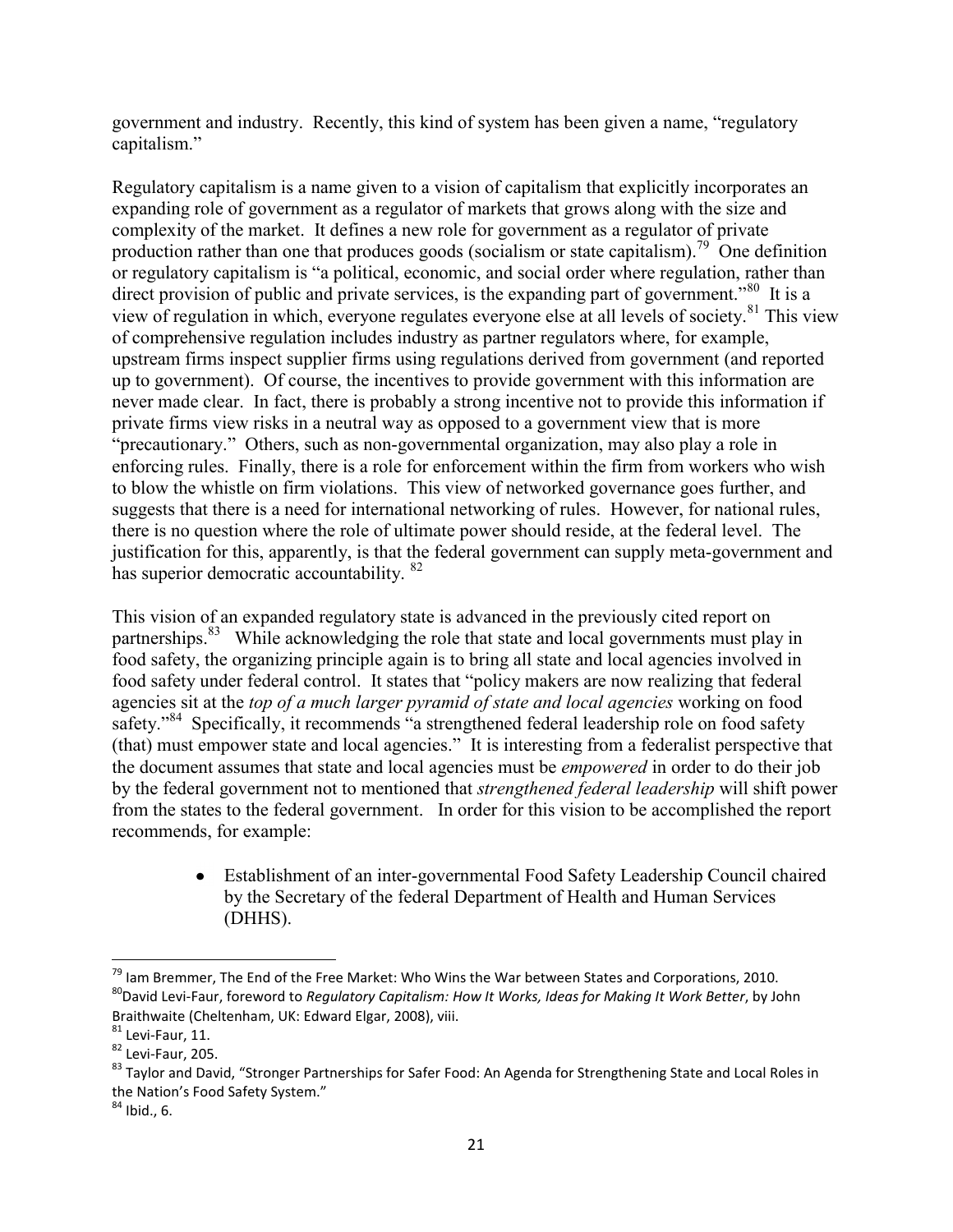- A five-year plan by to integrate federal, state, and local food-safety efforts.
- Federal funding of state and local agencies (line item in FDA's budgets).
- State and local funding that is consistent with "agreed criteria and benchmarks for  $\bullet$ food safety capacity and performance."<sup>85</sup>
- A federally established leadership and training institute (with the abovementioned council as a "partner)."
- A network of federally funded food-borne outbreak response centers.
- Congressionally mandated traceability requirements.

A review of the plan suggests coordination only so far as it fits within the FDA's traditional view of food safety. For example, the plan suggests new direct controls, supplementation of FDA inspections with state and third-party inspections, and authority to issue mandatory recalls. Little in the plan references using government to enhance the ability of the market or the legal system to deter unsafe practices.

The proponents of regulatory capitalism note that we live in an information economy and that "an information economy cannot be centrally planned; it can only be centrally facilitated and coordinated.<sup>86</sup> While coordination of regulations that are enforced by different levels of government and private actors may reduce costs for firms who are responding to multiple sets of rules, a more important question is whether this kind of massive coordination of efforts will actually achieve the stated goal of making food safer. In fact, this kind of coordination is both costly and it may actually crowd out expenditures that are dedicated to finding solutions to food safety problems. Whether or not there is a link between firms who are not in complete compliance with the thousands and thousands of federal food-safety rules and food-safety problems has not been demonstrated. It is therefore unclear whether coordination to ensure compliance will actually lead to anything other than more firms being in greater compliance with more federal rules.

As noted earlier, studies in numerous fields document the adverse effects from having too many rules.<sup>87</sup> Hale examines the general approach of adding more and more rules and finds:

The second line of defense in many systems, if the human could not be eliminated, has been to try to turn the human into a robot by specifying rules and imposing them rigidly. The railway industry has been one of the main protagonists of this approach, alongside the nuclear, and to lesser extent, the chemical industries. Accidents were then analyzed up to the point where it became clear that someone had broken a rule (at which point discipline was appropriate) or that there was no rule for this eventuality (in which case a new one was made). In this way rulebooks continually grew and never diminished. This rules-fix is also a hankering after certainty. Ultimately we get a rule for everything and safety is seen as something which requires no thinking any longer,

 $\overline{a}$ 

<sup>&</sup>lt;sup>85</sup> Taylor and David, "Stronger Partnerships for Safer Food: An Agenda for Strengthening State and Local Roles in the Nation's Food Safety System," 44.

<sup>86</sup> Braithwaite, *Regulatory Capitalism: How it Works, Ideas for Making it Work Better*, 4.

<sup>87</sup> Richard Williams, *Federal Rulemaking and the Regulatory Process*, House Judiciary Committee, 111th Cong., 2nd sess., July 27, 2010.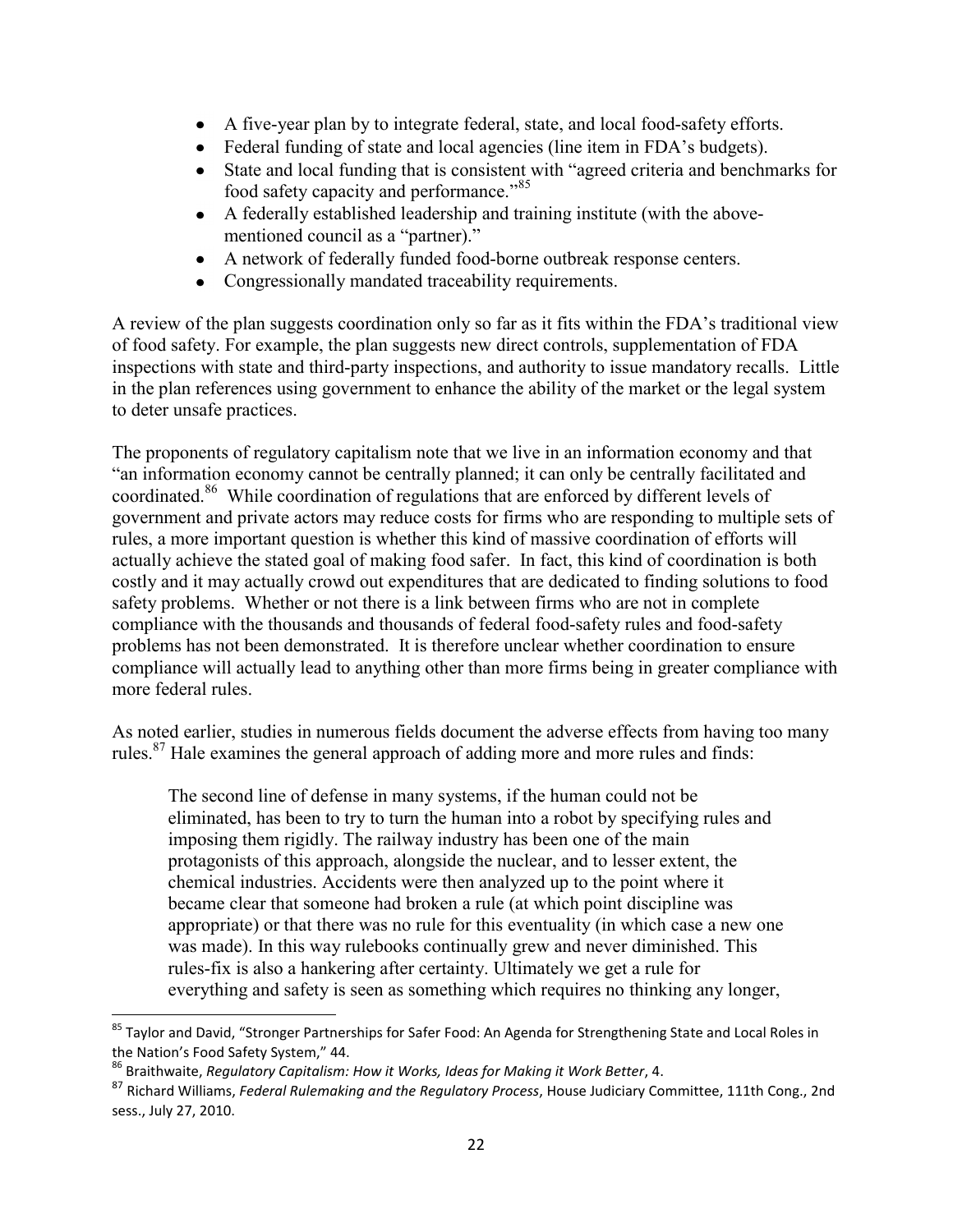but simply good training, a prodigious memory, a large safety manual or computer to refer to, and an iron discipline. Management does not need to do any more thinking or planning, because it is all fixed in the rule system. Reason (1990, 1997), among others has shown clearly how this approach ossifies an organization and forces its staff into being habitual and professional violators of rules, just to get their work done.<sup>88</sup>

Coordination to either enforce the large number of existing rules or an increase of more topdown rules is unlikely to produce safer food. Overall, these two plans, while ambitious, are going in the wrong, which is to say the same, direction.

In sum, there are a number of reasons to believe that pursuing more coordination and more regulation and inspection is unlikely to produce safer food. These reasons include:

- 1) As the food industry has grown more complex, solutions are more likely to be specific to firms or subsectors making national regulation less applicable. The diversity of processing, packaging and sale of foods is harder to make "one-size-fits-all" regulation that is effective.
- 2) As the institutions surrounding the FDA, and the FDA itself, have become entrenched in rent seeking reward informal rules and relationships (including "Bootlegger and Baptist" situations), regulations will continue to benefit the few rather than solving social problems. This is evidence by two of the larger regulations that the FDA promulgated in the later part of the 20th century (Seafood HACCP and Dietary Supplement GMPs).
- 3) Mandating solutions that don't work creates an opportunity cost for firms if expenditures to comply with federal rules crowds out their own research and development.
- 4) With so many rules now in existence, it is difficult to prioritize them and firms end up focusing on the rules, either to avoid or follow rote-like and lose the ability to manage new situations.
- 5) The FDA no longer has the ability to inspect the numerous facilities for which it has oversight and no realistic increase in funds is likely to make it realistic. As mentioned earlier, if, for inspections to be efficient, food firms needed to be inspected once a week, FDA would have to increase the number of inspections from 5,700 to about 2.5 million.<sup>89</sup>

## **VII. Market Food Safety**

 $\overline{\phantom{a}}$ 

Predictably, as food-safety problems have been increasingly tied to individual companies leading to higher probabilities of recalls and tort actions, institution of private standards and inspections

<sup>88</sup> Andrew Hale, "Railway Safety Management: The Challenge of the New Millennium" (keynote address, Occupational Safety & Health Conference of the Union Internationale des Chemins de Fer, Paris, France, September 1999), 7-8.

<sup>&</sup>lt;sup>89</sup> With about 50,000 food manufacturing firms, the number of inspections would be 50,000\*52 = 2.6 million.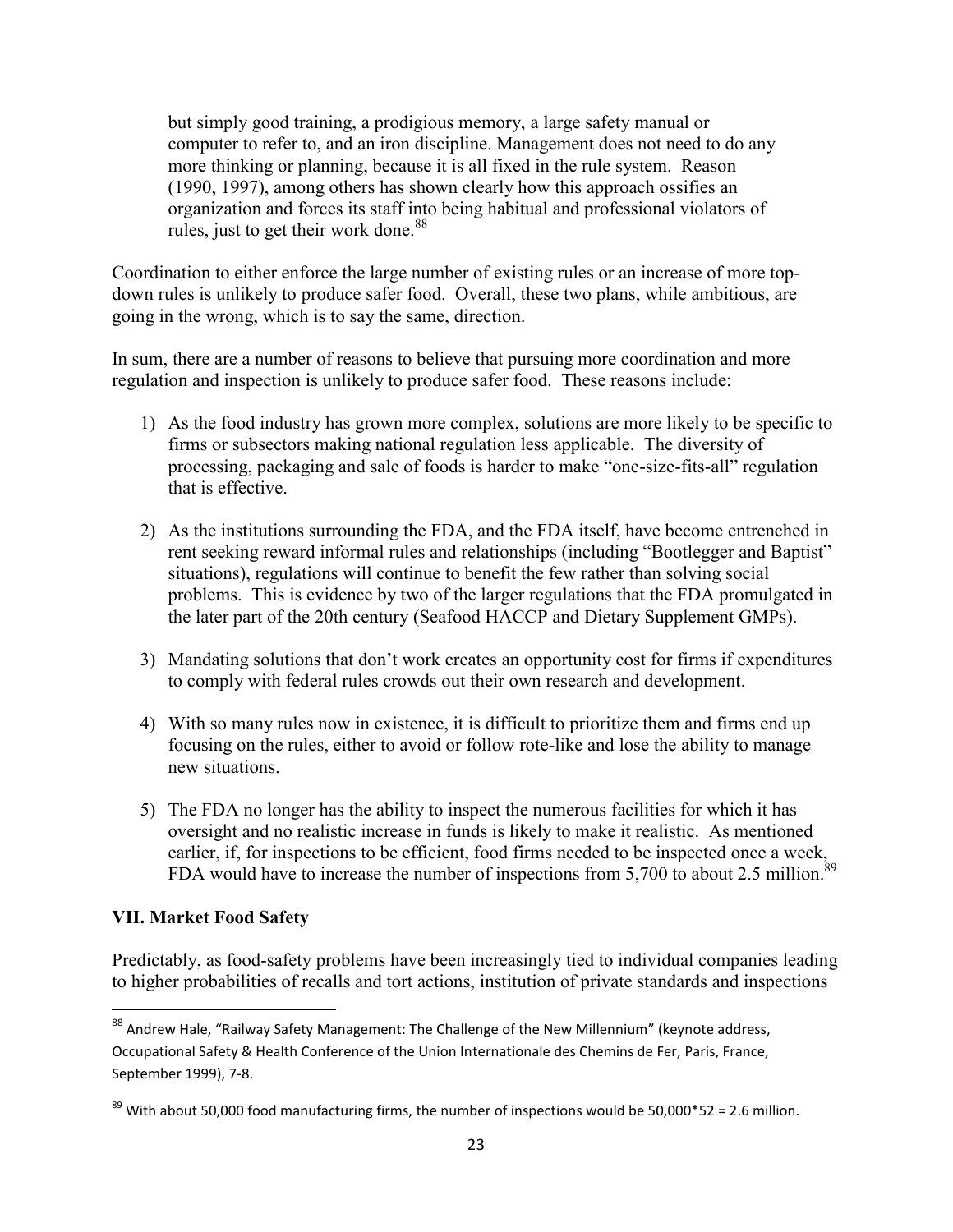have replaced and exceeded government rules and inspections. Referring back to the quote at the beginning of the paper from President Obama that, only the government can "ensur(e) that the foods we eat are safe and don't cause us harm" is most likely not the case. Given the political problems associated with regulations and the ineffectiveness of inspections, it is likely that the reason that food is as safe as it is has more to do with private than government efforts. In fact, there are likely many millions more inspections of food plants in the private sector than are done by the FDA or even the combination of federal, state, and local governments. Perhaps the majority are done by upstream buyers.<sup>90</sup> Manufactured foods that are complex products involve buying ingredients from multiple firms, and it is likely that most of these upstream manufacturers have their own inspection programs for ingredient manufacturers.

In a groundbreaking discussion of these types of standards, primarily for European countries, Henson and Humphrey found that "four drivers combine to create an environment in which businesses are under more pressure to deliver food safety and to maintain the integrity of their brands . . . in the face of increasingly globalised and complex food supply chains that cut across multiple regulatory jurisdictions."<sup>I</sup> These private controls are driven by food risks, heightened interest by consumers and businesses, globalization of the food supply, and the fact that ―responsibility for ensuring food safety has been devolved from the state towards the private sector."<sup>92</sup> The paper highlights various benefits of private standards:

- 1. They can and do respond much more quickly to address new issues.
- 2. They are often more stringent or more extensive about the outcome to be achieved than public standards.
- 3. They may increase the scope of coverage, vertically or horizontally.
- 4. They provide businesses with claims for differentiation, particularly claims about "credence"<sup>93</sup> goods.
- 5. Private standards "package" multiple international and national standards and guidance and fill in the voids.
- 6. Market forces make (private) standards *de facto* mandatory and there are both second and third party monitoring and enforcement.
- 7. Private standards provide "clear instructions as to how rules are to be implemented, monitored, and enforced."

<sup>&</sup>lt;sup>90</sup> A study of HAACP adoption in the United Kingdom found that while "meeting legal requirements" was the most important factor for the average company, HAACP adoption was driven almost as strongly by upstream buyers, and desire for internal controls on production quality and wastage. Spencer Henson and John Humphrey, "The Impacts of Private Food Safety Standards on the Food Chain and on Public Standard-Setting Processes," *Joint FAO/WHO Food Standards Programme, Codex Alimentarius Commission*, 32nd sess., (Rome, Italy: 2009).  $91$ Henson and Holt 2000) p. iv.

<sup>92</sup> Henson and Humphrey, "The Impacts of Private Food Safety Standards on the Food Chain and on Public Standard-Setting Processes," iv.

<sup>93</sup> Credence attributes are attributes which cannot be detected before or after consumption by consumers.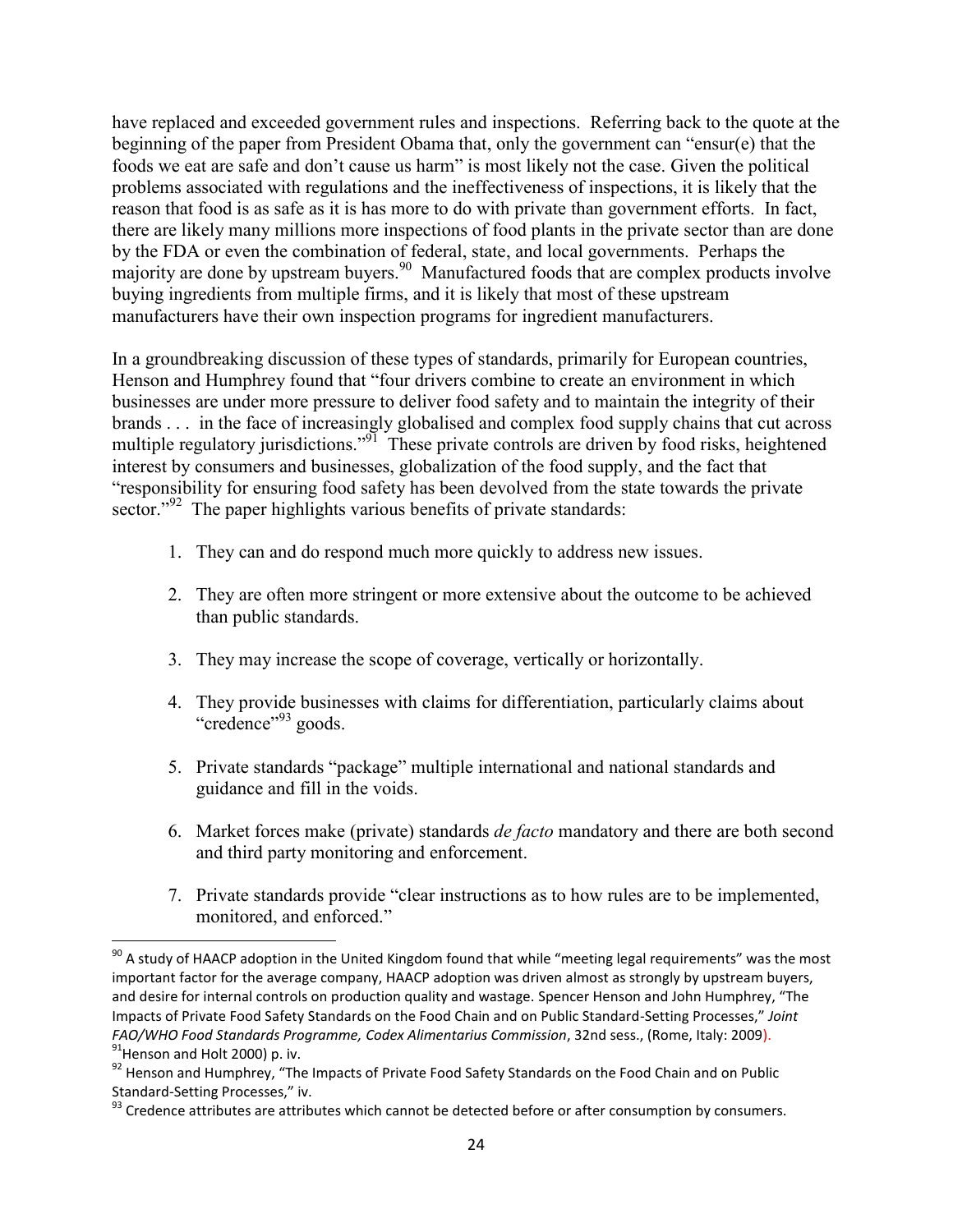8. They include traceability provisions.<sup>94</sup>

In addition to manufacturers inspecting their suppliers, some supermarkets also perform inspections for certain kinds of products, e.g., seafood. Supermarkets have consolidated in recent years giving them "significant leverage to bargain . . . for . . . safety standards."<sup>95</sup> Besides supermarkets, many insurance companies have food-inspection programs that they do as part of establishing eligibility and rates for food-plant insurance. Finally, there are food-safety audits where firms inspect themselves. A food-safety audit is an audit by a third party at the request of the firm itself. It is a planned, independent, and documented assessment to determine whether agreed upon requirements are being met. Audits are conducted against standards, whether set by government or private organizations. These standards could include government regulations, private rules, and general auditing standards such as those found in the ASQ Auditing Handbook. An example of this is the "Servsafe" program for restaurant managers. <sup>96</sup> For other retail operations, there is "Supersafemark" owned by the Food Marketing Institute.<sup>97</sup> This program also trains food-safety managers.

The rise of private standards and enforcement is finally forcing some government institutions to notice. Given the institutional monopoly that government food-safety agencies enjoy, it is not surprising that they will not relinquish this power easily. For example, "Within Codex, significant anxiety has been expressed that the rapid pervasion of private food safety standards is serving to undermine the Commission's role."<sup>98</sup>

## **VIII. Recommendations for a New Role for FDA**

The FDA is an antiquated organization by the type of standard that is emerging in the 21st century. First, the evidence shows that the structure of corporate America is changing.<sup>99</sup> In traditional firms such as IBM, Sun, and GE and newer firms like Ebay and eClass229, corporations are decentralizing.<sup>100</sup> Instead of top-down management picking winners and making large investments based on their expertise, corporations are increasingly turning to structures that allow for smaller investments in creativity knowing that it is becoming increasingly difficult for a small group at the top to choose which investments are likely to pay

 $\overline{a}$ <sup>94</sup> Ibid.

<sup>&</sup>lt;sup>95</sup>Institute of Medicine, "Enhancing Food Safety, the Role of the Food and Drug Administration" (Washington, DC: National Academies P, 2010) p. 2-2.

<sup>96</sup> <http://www.servsafe.com/foodsafety/>

<sup>97</sup> http://www.fmi.org/forms/store/ProductFormPublic/search?action=1&Product\_productNumber=2245

<sup>98</sup> Henson and Humphrey, p. 1. The Codex Alimentarius (or food code) Commission is an international organization created in the 1960's by the World Health Organization to create international food safety standards, among other things.

<sup>99</sup>Alan Murray, "The End of Management," *Wall Street Journal*, August 21, 2010,

http://online.wsj.com/article/SB10001424052748704476104575439723695579664.html?mod=WSJ\_hp\_mostpop\_ read.

<sup>&</sup>lt;sup>100</sup> Ori Brafman and Rod A. Beckstrom, The Starfish and the Spider: The Unstoppable Power of Leaderless Organizations, Penguin Books, Ltd., London, England, 2006.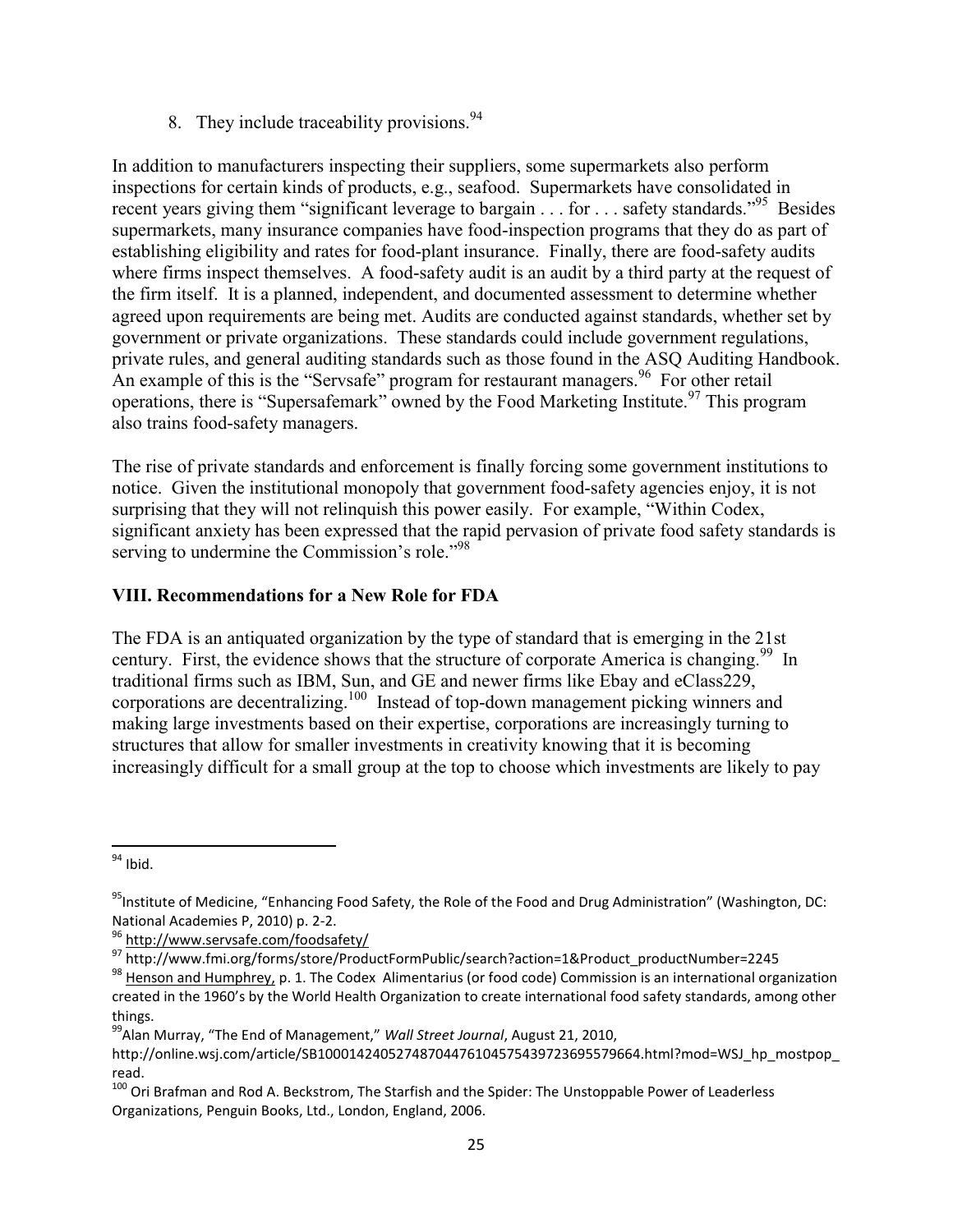off. Instead, they make many smaller investments and wait to see which ones will work and that the market will adopt. $101$ 

In many cases, new small firms are emerging to stay as small firms rather than the traditional model of growing into large monoliths. In the economic theory of the 20th century, firms were created to lower the transactions costs of organizing resources for production. However, the web has greatly decreased the costs of organizing and contracting so that it becomes less and less necessary to organize as a firm in order to cooperatively produce.<sup>102</sup> In the U.S. today, about three-quarters of all private firms have less than one employee. $103$ 

A rigidly controlled with a vertical management structure is an odd fit for a scientific organization. In particular, health, safety, and environmental bureaucracies differ fundamentally from so-called economic agencies, they are about science. One on-line journal about the nature of sciences describes science this way:

Science is a process for producing knowledge. The process depends both on making careful observations of phenomena and on inventing theories for making sense out of those observations. Change in knowledge is inevitable because new observations may challenge prevailing theories. No matter how well one theory explains a set of observations, it is possible that another theory may fit just as well or better, or may fit a still wider range of observations. In science, the testing and improving and occasional discarding of theories, whether new or old, go on all the time. Scientists assume that even if there is no way to secure complete and absolute truth, increasingly accurate approximations can be made to account for the world and how it works. 104

Scientists are by their nature inventors and innovators who are constantly seeking to improve on yesterday's theories. In the FDA, however scientists are made fully aware that they are bureaucrats and success and advancement can be threatened for the individual scientist who challenges existing policies. Simply put, new ideas are not encouraged. Many writers have insisted that bureaucracies will always devolve into such rigid structures<sup>105</sup> In the FDA's case, that has certainly proved true. One question is whether or not it is possible for the FDA to change, whether the FDA can move to an organization that is more decentralized and entrepreneurial in spirit.

One thing holding the FDA back in the food-safety arena is that it tries to accomplish its mission, creating safer food, by regulation and inspection, which requires that it have policies. Beyond all

 $\overline{a}$ 

<sup>&</sup>lt;sup>101</sup> Murray, "The End of Management."

<sup>102</sup>Clay Shirky, *Here Comes Everybody: The Power of Organizing Without Organizations* (New York, NY: Penguin Press, 2008).

<sup>103</sup> Federal Reserve Bank of Minneapolis, "Nonemployer Firms as a Percent of Total Firms, 2004," *Fedgazette*, http://www.minneapolisfed.org/publications\_papers/fedgazette/ (accessed June 8, 2010).

<sup>104</sup> American Association for the Advancement of Science, "Chapter 1: The Nature of Science," *Science for All Americans Online*,

http://www.project2061.org/publications/sfaa/online/chap1.htm?txtRef=&txtURIOld=/tools/sfaaol/chap1.htm (accessed June 8, 2010).

<sup>105</sup> See Ludwig von Mises, *Bureaucracy* (New Haven: Yale UP, 1944), or James Q. Wilson, *Bureaucracy: What Government Agencies Do and Why They Do It* (New York: Basic Books, 1989).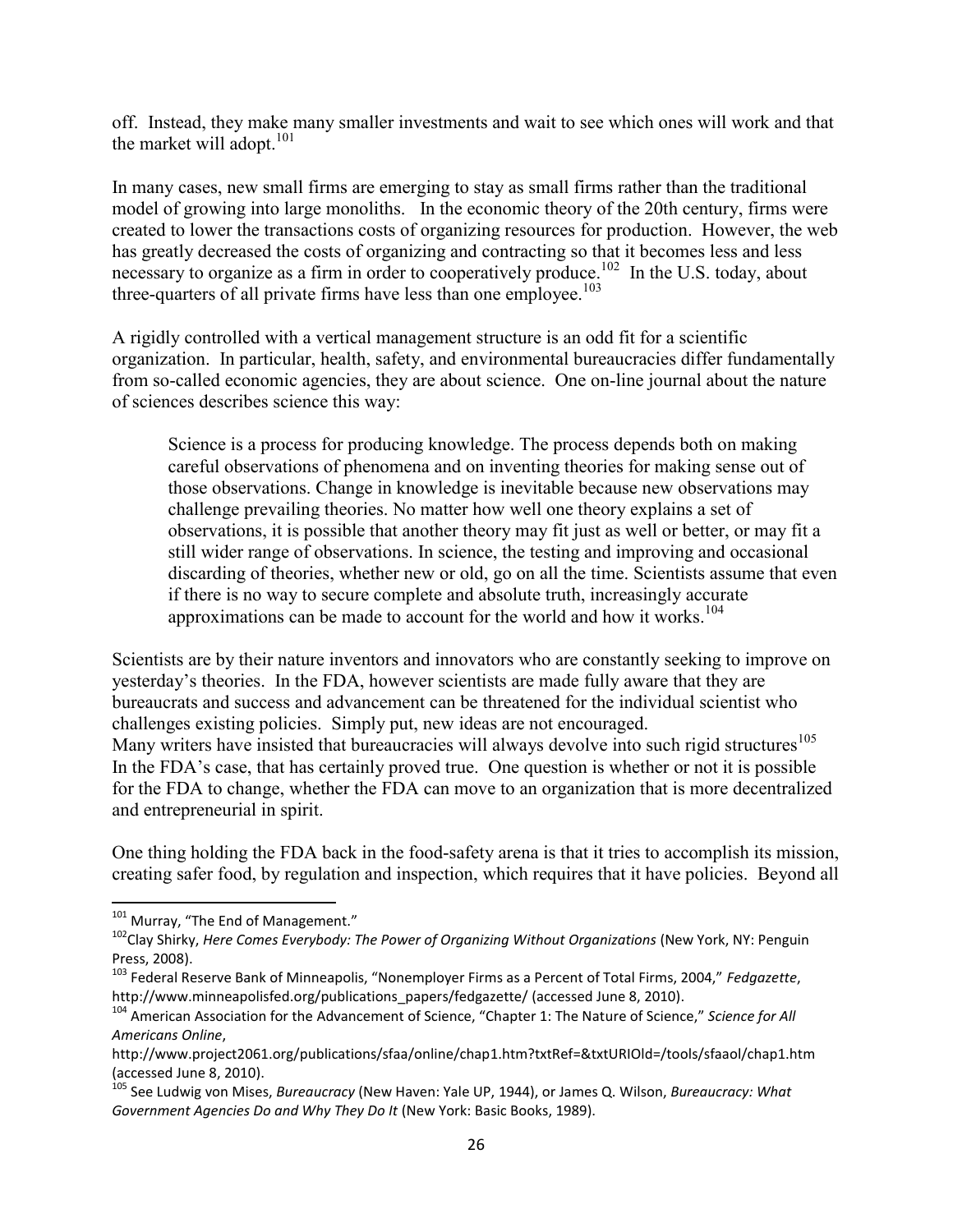of the theoretical and empirical problems that were previously discussed, the FDA will always have difficulty becoming a more innovative organization if it continues to stick with this 100 year old strategy. In regulation it is important to stay with precedent, both because of the organizational culture and because repetition is more likely to succeed in courts. Government attornies, who have become increasingly powerful at the FDA and its parent agency, the Department of Health and Human Services, understand that for the FDA to maintain any kind of deference in courts, it must continue to have a strong winning percentage. This means building carefully on precedents (this also helps the personal careers of these attorneys). But this type of strategy is the antithesis of a decentralized, innovative organization.

A move away from regulation and inspection for the FDA to help solve food-safety problems would allow the FDA to free its scientists from frozen policies to one in which they are empowered to find new solutions. Thus, rather than continually etching policies in stone for its scientists and regulated industry, the FDA should:

**1) Decentralize and empower scientists to innovate for food-safety solutions.** With such a radical change in bureaucratic philosophy, the FDA could move toward being a highly flexible, horizontal organization that focuses on problem solving rather than policy dictation. Not just internally, the FDA could become a sponsor of prizes for solutions to food-safety problems.

That is, for a relatively small part of its budget, the FDA could create incentives for anyone to come up with solutions that could then release those solutions as public information. An example of this is given by the XPrize Foundation.<sup>106</sup> On its website, the foundation describes itself as an "educational nonprofit organization whose mission is to create radical breakthroughs for the benefit of humanity.<sup> $\dot{v}$ 107</sup> The FDA could set the terms and describe the particular issue that needs to be solved. Alternatively, or in addition, the FDA could host a wiki, not unlike Wikipedia or TaxAlmanac.org, that allows everyone to contribute to solutions.<sup>108</sup> This would allow many solutions to emerge for heterogeneous problems, rather than homogeneous regulations which becoming obsolete.

For the FDA to be a contributor to scientific discovery, it would have to open its culture to encourage scientists to be entrepreneurial. Currently, scientists at the FDA are discouraged from investigating controversial subjects, like genetically modified foods, by insisting that any research go through multiple levels of review by policy officials. Yet these are the areas where there is most uncertainty and where there can be the most benefit from innovative research. By relieving scientists of having to maintain the regulatory policy line, they would be free to exchange ideas with external scientists. In this type of organization, all policies would be considered "organic" and ready to change as science evolved. The FDA's primary mission then becomes assembling multiple scientific disciplines to discover new solutions through research, laboratory, field work, risk analysis, and economic analysis. It would become a contributor to food-safety solutions, not a dictator.

<sup>&</sup>lt;sup>106</sup> http://www.xprize.org/

 $107$  IBID.

 $108$  Ori Brafman, p. 171.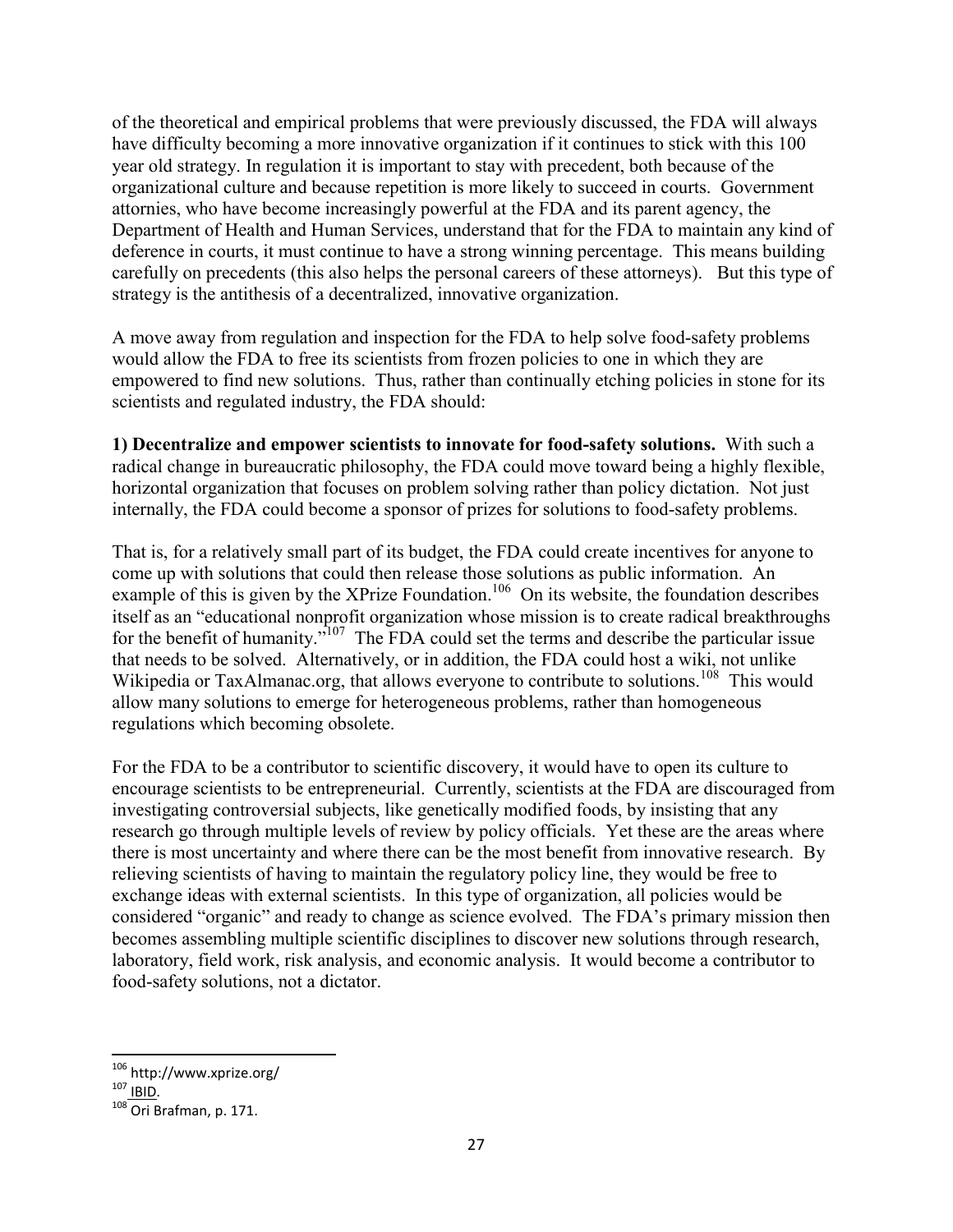In a sense, the FDA could actually become a more important entity in food safety because it has a unique blend of social and physical scientists whose only mission would be advancement of the science and discovery of food-safety solutions and it could attract some of the best scientists. The FDA would be seen as a place where they would be free to explore their science and make realworld policy differences in real time.

If the FDA turned its focus away from rulemaking and toward information provision, this immediately eliminates a social loss that also tends to lock policies in place to protect incumbents—rent seeking. As discussed earlier, firms are constantly investing in lobbying the FDA to create rules that help them and hurt their competitors, either to gain additional rules to disadvantage competitors or to protect those already in place. Incumbent firms have a large investment in the regulatory status quo and are willing to expend resources to ensure that the status quo is maintained. This at least a partial explanation for why the food industry routinely lobbies for more resources for the FDA. Of course, food-industry sectors also gain by having FDA keep out obviously poor actors who turn sales away from all foods within a category, e.g., spinach when there are highly publicized recalls.<sup>109</sup>

A radical change like this in the FDA almost certainly would require statutory leadership from Congress and would have to be implemented by an executive strongly attached to the principle of the idea. For one thing, it would imply that changes would need to be made to the traditional GS system of performance and pay which rewards people primarily for longevity. An alternative system would reward scientists, indeed all employees, by the amount to which they add value relative to what they are paid for accomplishing goals. Bonuses would not be based on individual annual salaries or positions in the bureaucratic structure but by whether they exceeded expectations in adding value.

One additional implication is that the FDA cannot be a "safe" place to work in which, as long as you follow orders and do the minimum, you continue to advance. One key role for FDA management would be to continually evaluate contributions and be free to release (fire) those that are not creating value equal to or in excess of their salary. Risk taking would become part of the culture as authority and responsibility is located in the lowest possible level. If such a change in organization could be achieved, the FDA would be well positioned to help make advances in food safety rapidly by publicly announcing solutions that could be quickly adopted, where useful, by food industry participants. This is the second suggestion for a new FDA.

#### **2) The FDA should seek solutions that enhance private-market food-safety contracts.**

It should be obvious by now that food is as safe as it is primarily because of private-market contracts and private inspections. Food safety is and must be an integral part of the contract between food sellers and consumers. As firms become more accountable for problems with enhanced tracebacks and widespread consumer information, food safety becomes a competitive margin so that it is now e unprofitable not to adopt workable solutions. The FDA can help by discovering food safety root causes and posting them on the web. Certainly one way to do this is to expand FoodNet to help identify sources of problems and expand PulseNet to help tie

l  $109$  Jane Zhang, "Food Makers Get Appetite for Regulation," Wall Street Journal, September 17, 2007. http://www.mindfully.org/Industry/2007/GMA-Like-Regulation17sep07.htm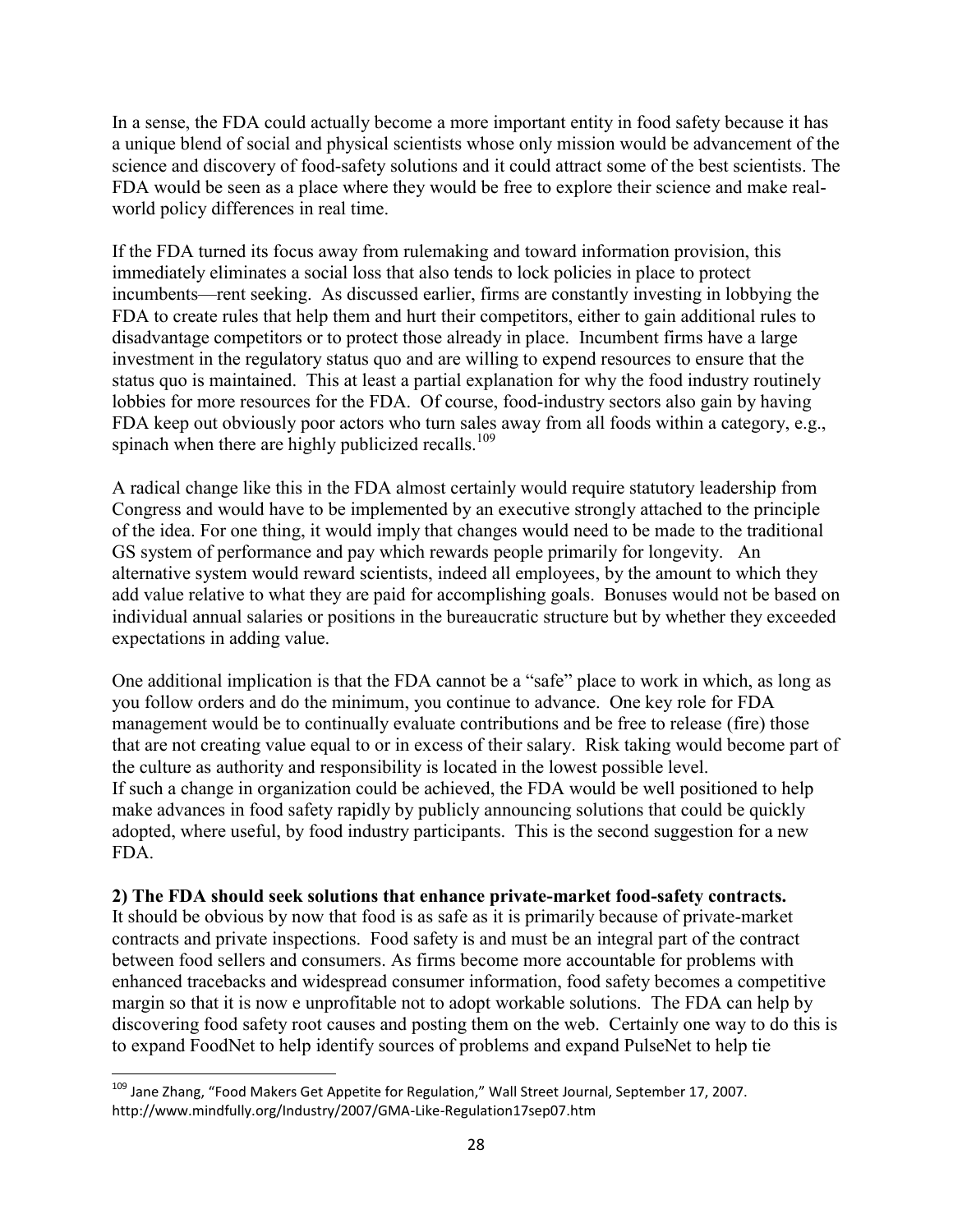problems to specific firms. With better traceback institutions, litigation will also be enhanced that also provides strong incentives to adopt food-safety innovations.<sup>110</sup> FDA can serve as a host to food-safety solutions from around the world that can be posted and used by any food firms. These kinds of solutions can be rapidly adopted and just as quickly modified or replaced, unlike regulations which take years to put into place and are rarely changed. The most effective kinds of food-safety solutions may come from entirely new technologies; this leads to the third suggestion:

#### **3) The FDA should invest more in quickly approving new technologies and engage in better risk-communication techniques to help that technology to be accepted.**

Just as it was at the turn of the 20th century with the discovery of pasteurization, most gains in food safety will come from better technology. This will not happen automatically, particularly if we utilize the "precautionary principle" with respect to new technologies.<sup>111</sup> The failure of irradiation to take hold, despite the fact that it would likely to have prevented hundreds of thousands of cases of food-borne illness, is well documented. In 1986, a large percentage of the population had not heard of irradiation although, as Sharlin notes, "a common reaction to a new technology is caution or fear."<sup>112</sup> This common reaction was amplified by a small vocal group of citizen organizations who tied food irradiation to nuclear power and nuclear weapons. "It conjured up visions of Hiroshima and Three Mile Island.<sup>"113</sup> But Sharlin found that "FDA scientists were firm in their conviction that the overwhelming mass or research data left no doubt that irradiation of food was safe and wholesome at the approved dose level."<sup>114</sup> Armed with such a conviction, the FDA could have played a much more active role in promoting this technology.

There are two new technologies holding tremendous promise for both food safety and nutrition: biotechnology and nanotechnology. But, as Marchant puts it, "the exotic nature of these emerging technologies, media sensationalism, and activist campaigns create "risk cascades" that sensationalize and amplify the risk of some technologies to the point of stigmatization.<sup>115</sup> The precautionary approach to use of these technologies is to insist on a standard this is logically impossible to attain, proof of 100 percent safety. A better standard would be one that compares the risks of having the technology to the risk of not having it.<sup>116</sup> Fortunately, there is time to improve the situation, at least with nanotechnology. Cobb and Macoubrie found that ―Americans initial reaction to nanotechnology is thus far generally positive, probably rooted in a

 $\overline{a}$ 

 $110$  Although well beyond this paper, more trace back capabilities does seem to imply a necessary legal change. Because some food safety problems are always going to be with us (as pathogens are ubiquitous) and there will always be unique and unpredictable issues, this argues for a "reasonable" or "prudent" man test in law.

<sup>&</sup>lt;sup>111</sup> The precautionary principle has multiple meanings but it "generally is regarded as implementing the concept of 'better safe than sorry' by requiring proponents of a technology to demonstrate its safety before it can be

marketed." Marchant, p. 9.<br><sup>112</sup> Sharlin, Harold I, Irradiation of Foods, "Protoytype study in conveying health risk issues,", 20 Jun 3 1986.  $113$  Sharlin, p.4.

<sup>114</sup> Sharlin, p.8.

<sup>&</sup>lt;sup>115</sup> Gary E Marchant, "Lessons for New Technologies" in 21<sup>st</sup> Century Regulation, Discovering Better Solutions for Enduring Problems, Mercatus Center at George Mason University, January, 2009.

http://mercatus.org/sites/default/files/publication/21st\_Century\_Regulation.pdf

<sup>&</sup>lt;sup>116</sup> Richard Williams et. al. "Risk Characterization of Nanotechnology" forthcoming in Risk Analysis.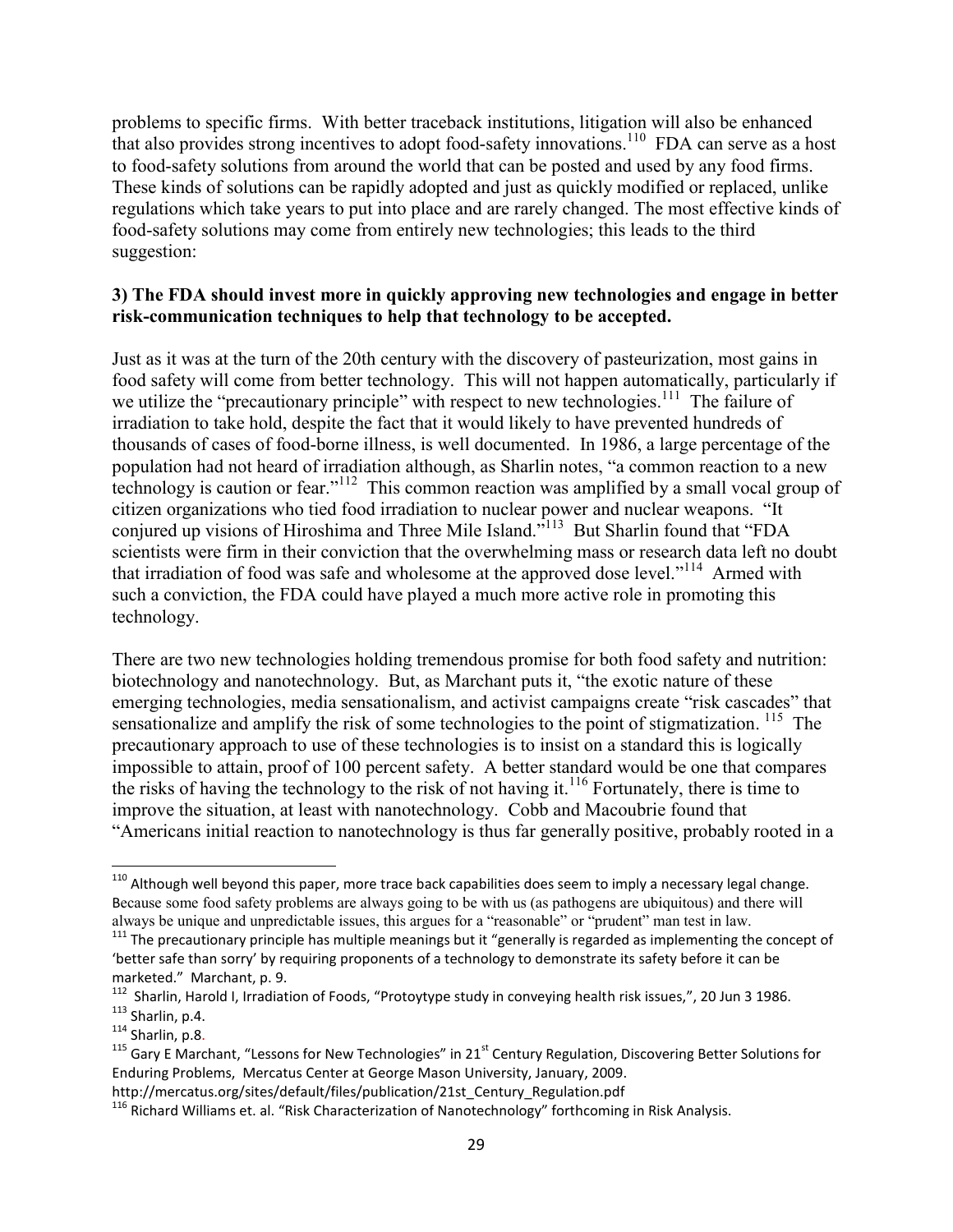generally positive view of science overall. Their most preferred benefit of nanotechnology is "new and better ways to detect and treat human diseases and they identified losing personal privacy to tiny surveillance devices as the most important potential risk to avoid."<sup>117</sup> There are also potential nanotechnology breakthroughs in food packaging which can alert consumers to spoilage on labels.

There has been at least 30 years of research into risk communication that can be used to inform the FDA how to more actively advance its scientific understanding of new technologies in a way that will help with consumer acceptance.<sup>118</sup>

In short, the FDA needs to apply more resources and develop better procedures to both speed up approval of new technologies and to engage in modern risk-communication techniques that help these technologies gain rapid acceptance. Finally, the last suggestion, the FDA should not entirely cease its activities as a "food cop."

#### **4) The FDA should devote its regulatory and inspection regime entirely to "bad actors those firms who are outside of private contracts and who are perpetual violators.** Some of the FDA's recent efforts to focus on risk-based inspections are headed in the right direction.

There are basic food-safety principles including sanitation and good manufacturing practices that form the basis of any food-manufacturing operation. This applies equally to retail, warehousing, and distribution. The FDA should focus its resources on identifying the most obvious violators of these basic principles who are largely outside of private contracts and private inspection. Clearly, the salmonella outbreak in 2009 associated with the Peanut Corporation of America seems to fit this category. This outbreak sickened 714 people in 46 states and Canada and resulted in 9 deaths. Going all the way back to the problems at the turn of the last century, investigators found dead rodents and rodent excrement in the plant.<sup>119</sup> It appears that the firm knowingly shipped contaminated product.<sup>120</sup> This can be done with better agreements between state and local authorities to divide jurisdictions so that there is no overlap. The FDA should continue to improve its Food Code as well.<sup>121</sup>

The Association of Food and Drug Officials (AFDO) reported that states performed 2.3 million inspections and 46,000 investigations of different kinds of food plants in  $2003$ <sup>122</sup> Some states utilize the FDA's Food Code but not all. AFDO reported that in June 2005, 48 of 56 states and

 $^{117}$  Michael Cobb and Jane Macoubrie, "Public Perceptions about nanotechnology: Risks, benefits and trust," *Journal of Nanoparticle Research* 6, no. 4 (2004): 395.

<sup>&</sup>lt;sup>118</sup> See, for example, Dorothy E. Patton, "The NAS Risk Paradigm as a Medium for Communication" Risk Analysis, 14(3) June 1994, pp. 375-378.

<sup>&</sup>lt;sup>119</sup> Bottemiller, Helena, "PCA Exec Back to Work Despite Investigation, Food Safety News, September 09, 2010. http://www.foodsafetynews.com/2010/09/peanut-exec-under-criminal-investigation-is-back-to-work/ This article cites a CNN.com article (Dead rodents, excrement in peanut processor lead to recall, Feb. 12, 2009.

 $^{120}$  Mallove, Zach, "Questions Linger in PCA Salmonella Case," Food Safety News, February 02, 2010.

http://www.foodsafetynews.com/2010/02/questions-linger-in-pca-salmonella-case/

 $121$  FDA's Food Code is a model for retail and food services (e.g., restaurants, grocery stores and nursing homes) designed to assist all levels of government.

http://www.fda.gov/food/foodsafety/retailfoodprotection/foodcode/default.htm

<sup>&</sup>lt;sup>122</sup> Association of Food and Drug Officials, "AFDO State Food Safety Resource Survey," http://www.afdo.org/resources/stateresourcesurvey.cfm#.